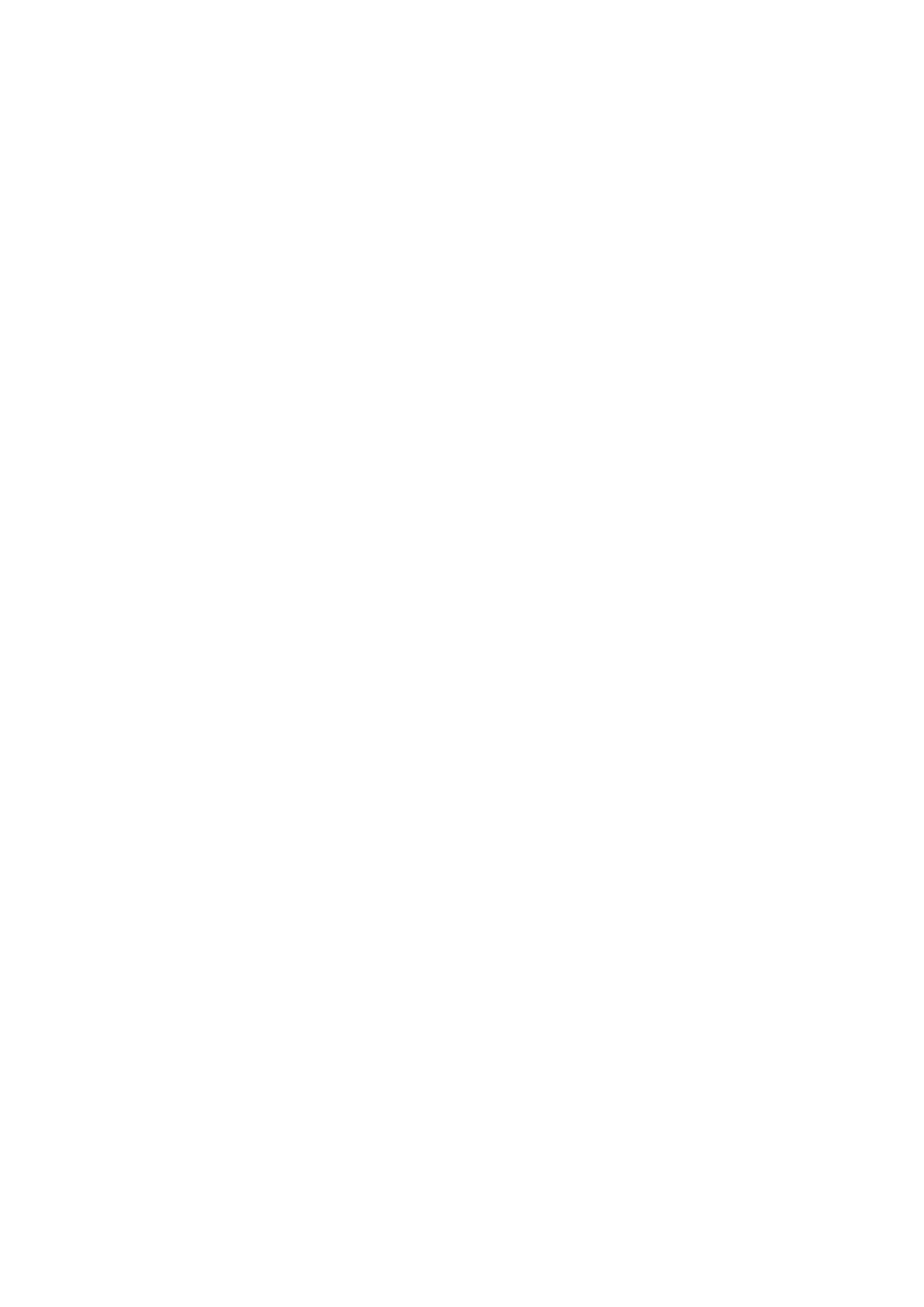

# Ignoring the alarms: How NHS eating disorder services are failing patients

Presented to Parliament pursuant to Section 14(4) of the Health Service Commissioners Act 1993

Ordered by the House of Commons to be printed on 6 December 2017

HC 634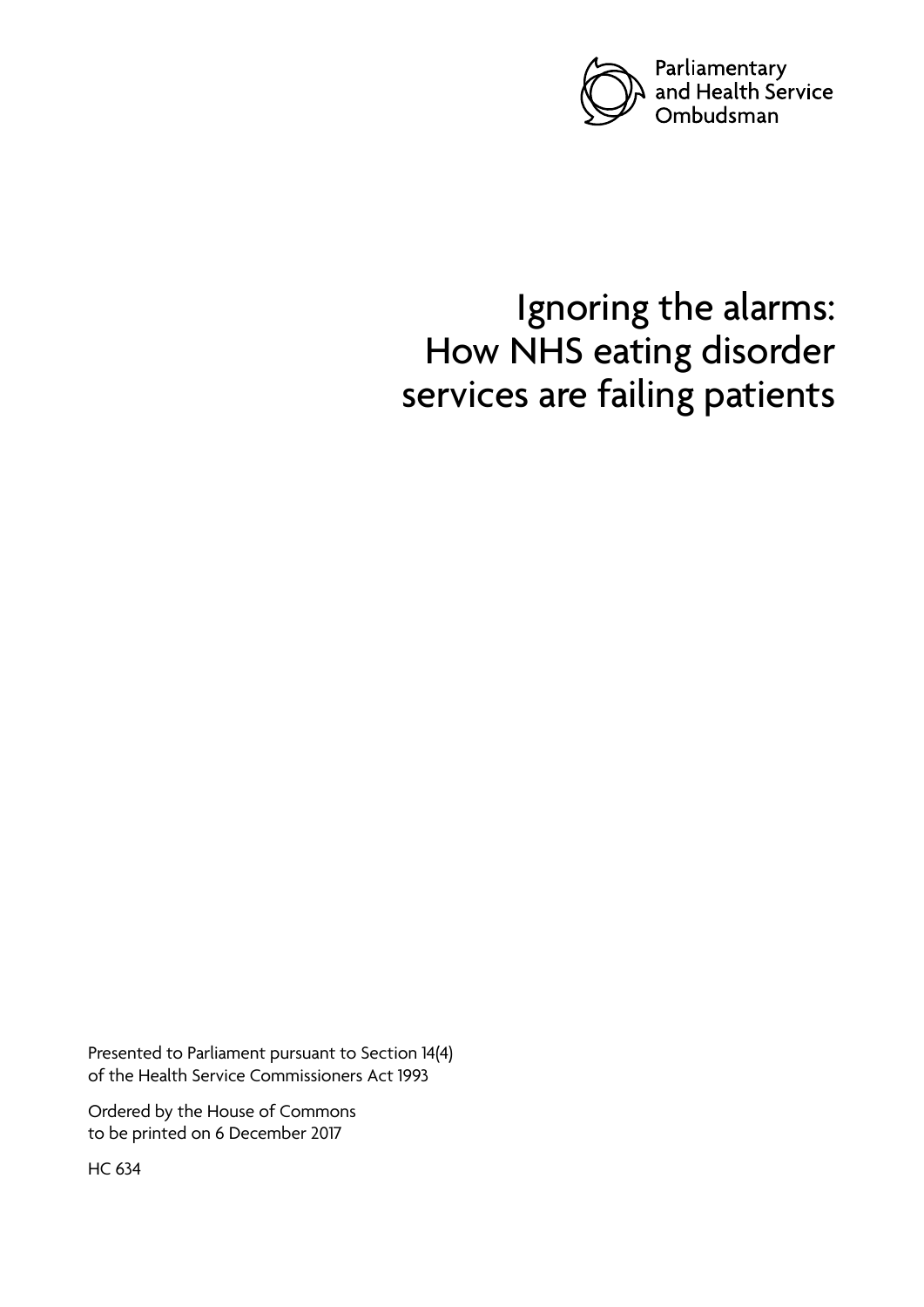© Parliamentary and Health Service Ombudsman copyright 2017.

The text of this document (this excludes, where present, the Royal Arms and all departmental and agency logos) may be reproduced free of charge in any format or medium providing that it is reproduced accurately and not in a misleading context.

The material must be acknowledged as Parliamentary and Health Service Ombudsman copyright and the document title specified. Where third party material has been identified, permission from the respective copyright holder must be sought.

Any enquiries regarding this publication should be sent to us at phso.enquiries@ombudsman.org.uk.

This publication is available at https://www.gov.uk/government/publications

ISBN 978-1-5286-0134-4

Printed in the UK for the APS Group on behalf of the Controller of Her Majesty's Stationery Office

ID CCS1117494796 12/17

Printed on paper containing 75% recycled fibre content minimum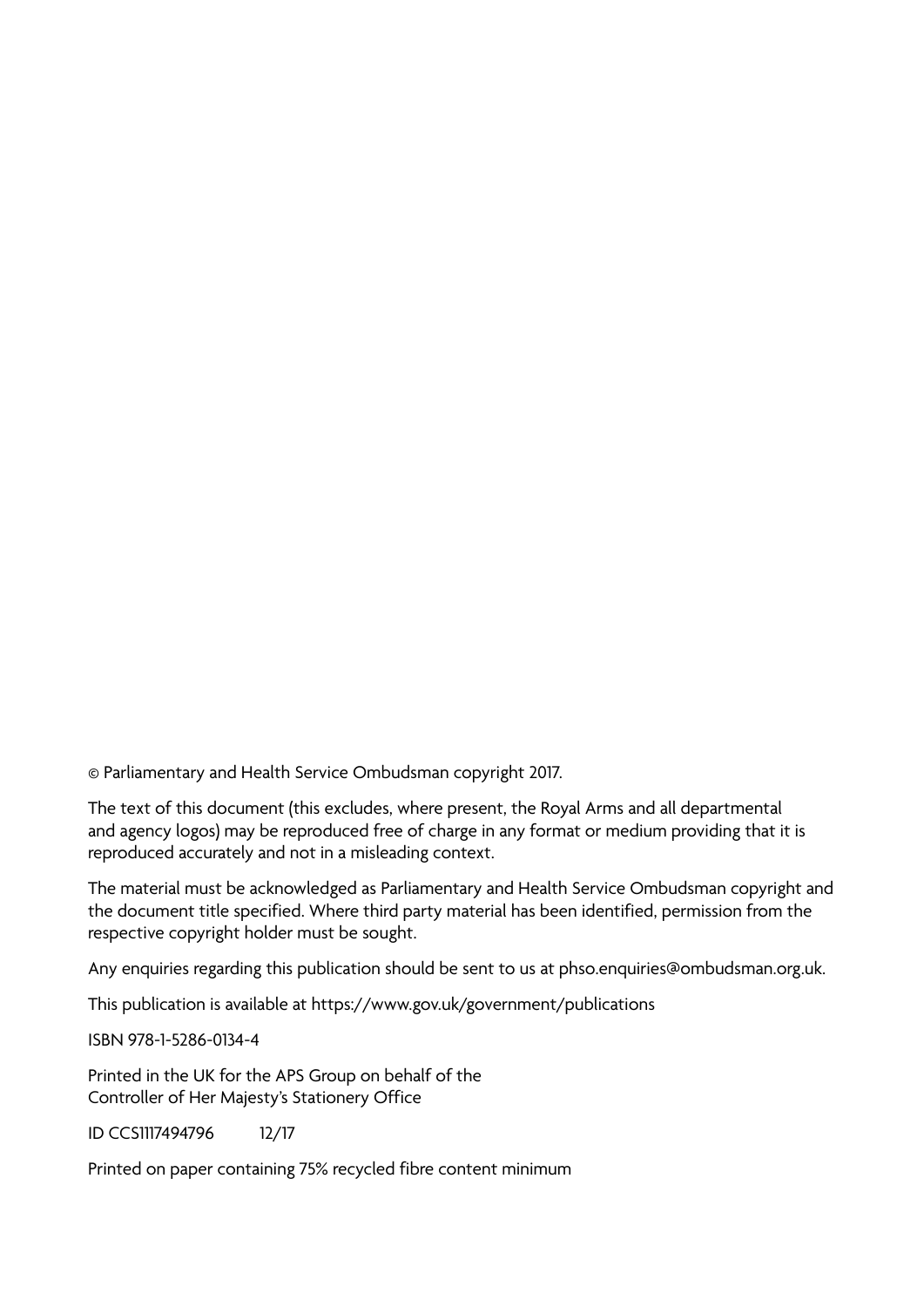# **Contents**

| Foreword                                                | $\overline{2}$   |
|---------------------------------------------------------|------------------|
| Summary                                                 | $\overline{4}$   |
| Wider recommendations                                   | 5                |
| What happened to Averil Hart                            | 6                |
| What we found                                           | $\overline{7}$   |
| Case summary - Miss B                                   | 13               |
| Case summary - Miss E                                   | 14               |
| Our wider observations and recommendations              | 15 <sub>15</sub> |
| Our statutory role and how we considered this complaint | 18               |
| Annex                                                   | 19               |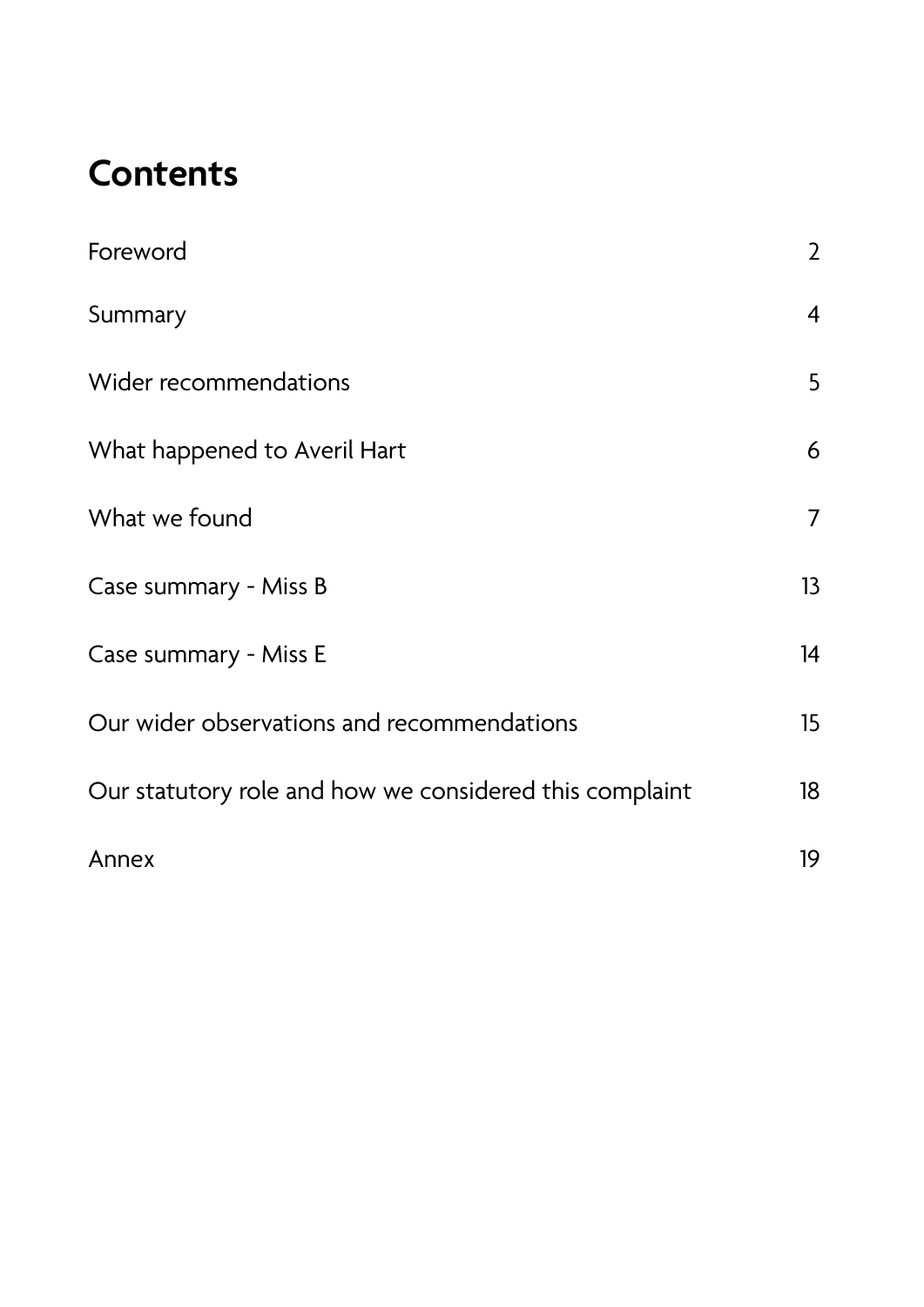# <span id="page-5-0"></span>**Foreword**

I am laying this report before Parliament under section 14(4)(b) of the *Health Service Commissioners Act 1993.* 

First of all, I want to thank Dr Bill Kirkup for leading this complex investigation with expertise, insight and independence.

We received a complaint from Mr Hart in 2014 about the care and treatment of his daughter, Averil Hart, who had anorexia nervosa and died on 15 December 2012, aged only 19. This was a serious complaint involving several NHS organisations. We took too long to complete the investigation and I sincerely apologise to Mr Hart and his family for the delay.

Our investigation found that Averil's tragic death would have been avoided if the NHS had cared for her appropriately. Several NHS organisations missed opportunities to prevent the deterioration which led to her final admission to the hospital where she died.

We also found inadequate coordination and planning of Averil's care during a particularly vulnerable time in her life, when she was leaving home to go to university. There were also failures in her care and treatment in two acute trusts when she was seriously ill.

Sadly these failures, and her family's subsequent fight to get answers, are not unique. We have spoken to system leaders and experts in the field about the state of eating disorder services. What we have heard is reflected in the casework examples in this report.

In one case we investigated, a severely ill woman with suicidal thoughts was inappropriately discharged from hospital. Her care plan was inadequate and did not meet her care needs. As a result, nobody spotted the signs of deterioration in time and she died from a heart attack, triggered by starvation.

Another seriously ill woman with a history of vomiting and binge eating was referred to an Eating Disorder Service that was dangerously short-staffed. Again, there was no care plan in place and therapy sessions were inconsistent and unhelpful. Sadly, her condition deteriorated and she died of heart failure after taking an overdose, leaving a young child behind.

The families who brought their complaints to us have helped uncover serious issues that require national attention. Our report highlights five areas of focus to improve services:

- 1. The General Medical Council (GMC) should conduct a review of training for all junior doctors on eating disorders to improve understanding of these complex mental health conditions
- 2. Health Education England (HEE) should review how its current education and training can address the gaps in provision of eating disorder specialists. If necessary HEE should consider how the existing workforce can be further trained and used more innovatively to improve capacity. It should also look at how future workforce planning might support the increased provision of specialists in this field.
- 3. The Department of Health and NHS England should review the existing quality and availability of adult eating disorder services to achieve parity with child and adolescent services.
- 4. The National Institute for Clinical Excellence should consider including coordination in its new Quality Standard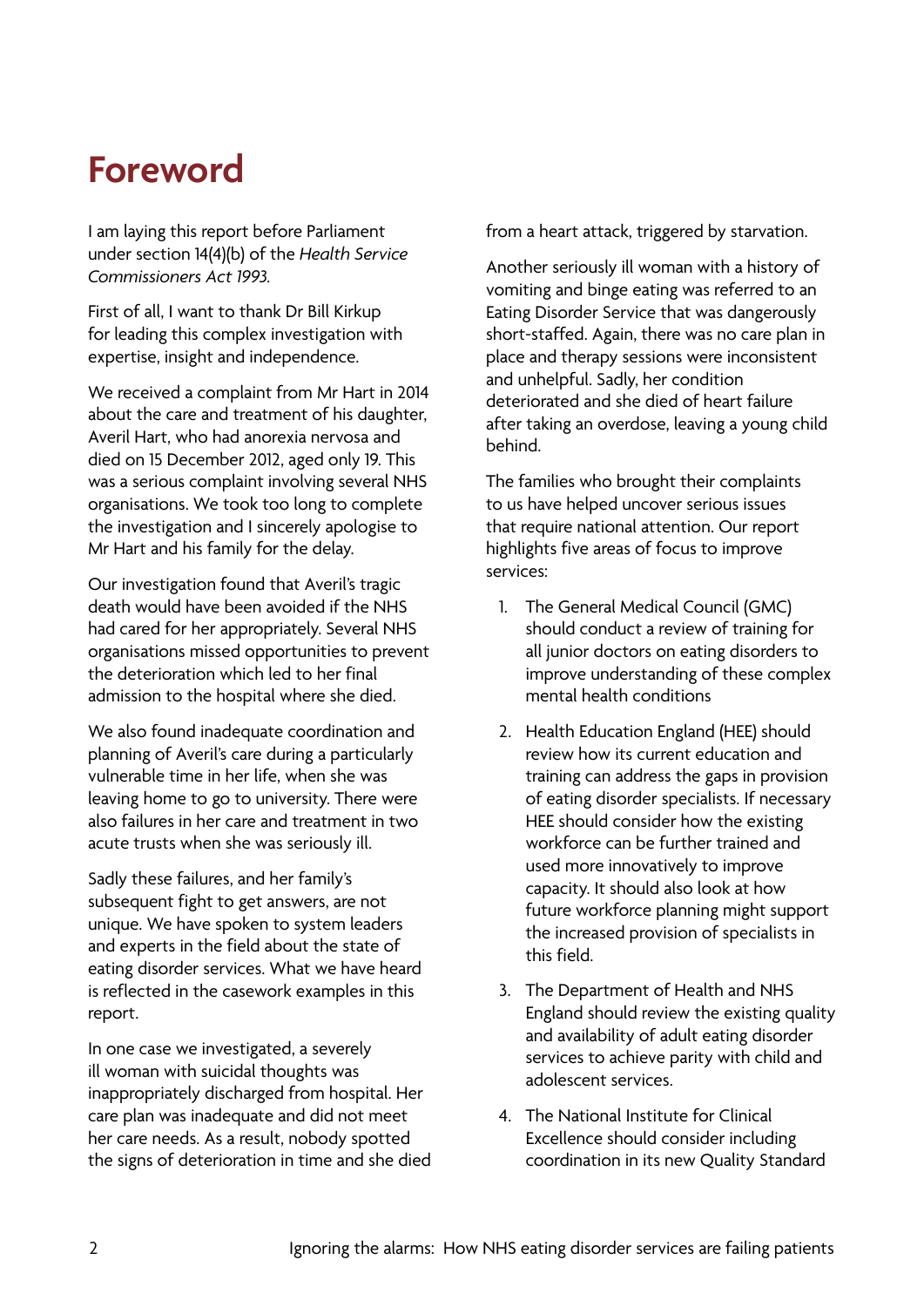for eating disorders to help bring about urgent improvements in this area.

5. Both NHS Improvement and NHS England have a leadership role to play in supporting local NHS providers and commissioners to conduct and learn from serious incident investigations. NHSE and NHSI should use the forthcoming Serious Incident Framework review to clarify their respective oversight roles in relation to serious incident investigations. They should also set out what their role would be in circumstances where local NHS organisations are failing to work together to establish what has happened and why,

so that lessons can be learnt.

Averil Hart's case has important lessons for us too. We are currently in the process of developing our new three year strategy and the lessons from our handling of this case have informed some of my thinking in this area. In particular, I am determined to resolve complaints more quickly in the future so that important service improvements can happen without delay.

**Rob Behrens, CBE Parliamentary and Health Service Ombudsman**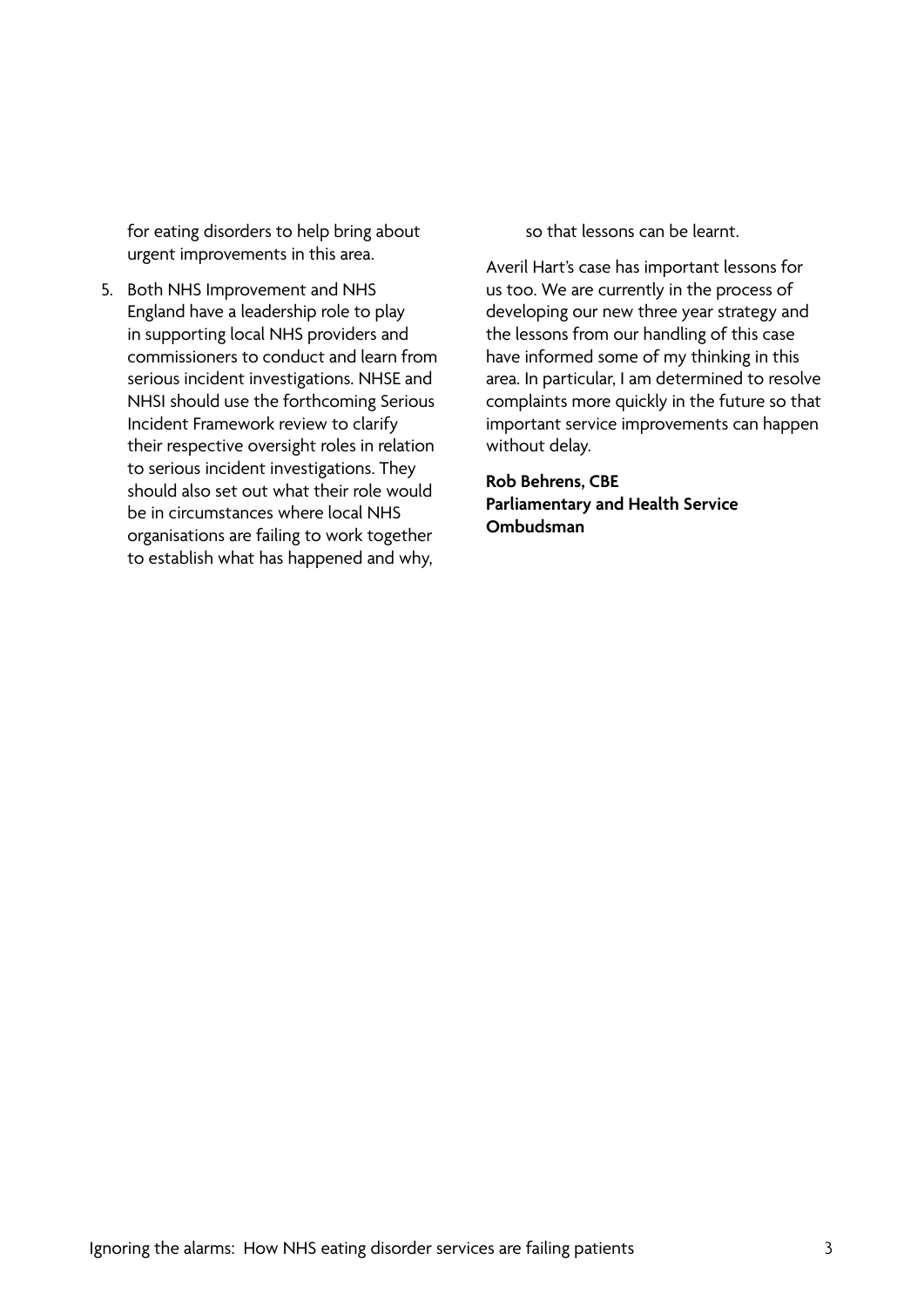## **Summary**

Mr Nic Hart complained to us about the care and treatment provided for his 19 year old daughter, Averil, by four NHS organisations. He also complained about how those organisations, a local Clinical Commissioning Group and NHS England handled his complaint about what happened to Averil.

We found that all the NHS organisations involved in Averil's care and treatment between her discharge from hospital on 2 August 2012 and her tragic death five months later on 15 December failed her in some way. We found her deterioration and death were avoidable.

We found that most of the NHS organisations which dealt with Mr Hart's complaint failed to respond to his concerns in a sensitive, transparent and helpful way. Their

investigations were not sufficiently thorough or joined-up. They did not provide Mr Hart with the answers he sought about Averil's care and treatment. These failings led Mr Hart to feel profound frustration with the NHS organisations and exacerbated his and his family's deep distress resulting from Averil's avoidable death.

Sadly we can do nothing to remedy the injustice to Averil. We have however made recommendations to remedy the injustice to her family and to ensure each of the organisations and the wider NHS learn from the mistakes made in this case. We hope that our recommendations will mean that no other family experiences what Averil and her family experienced.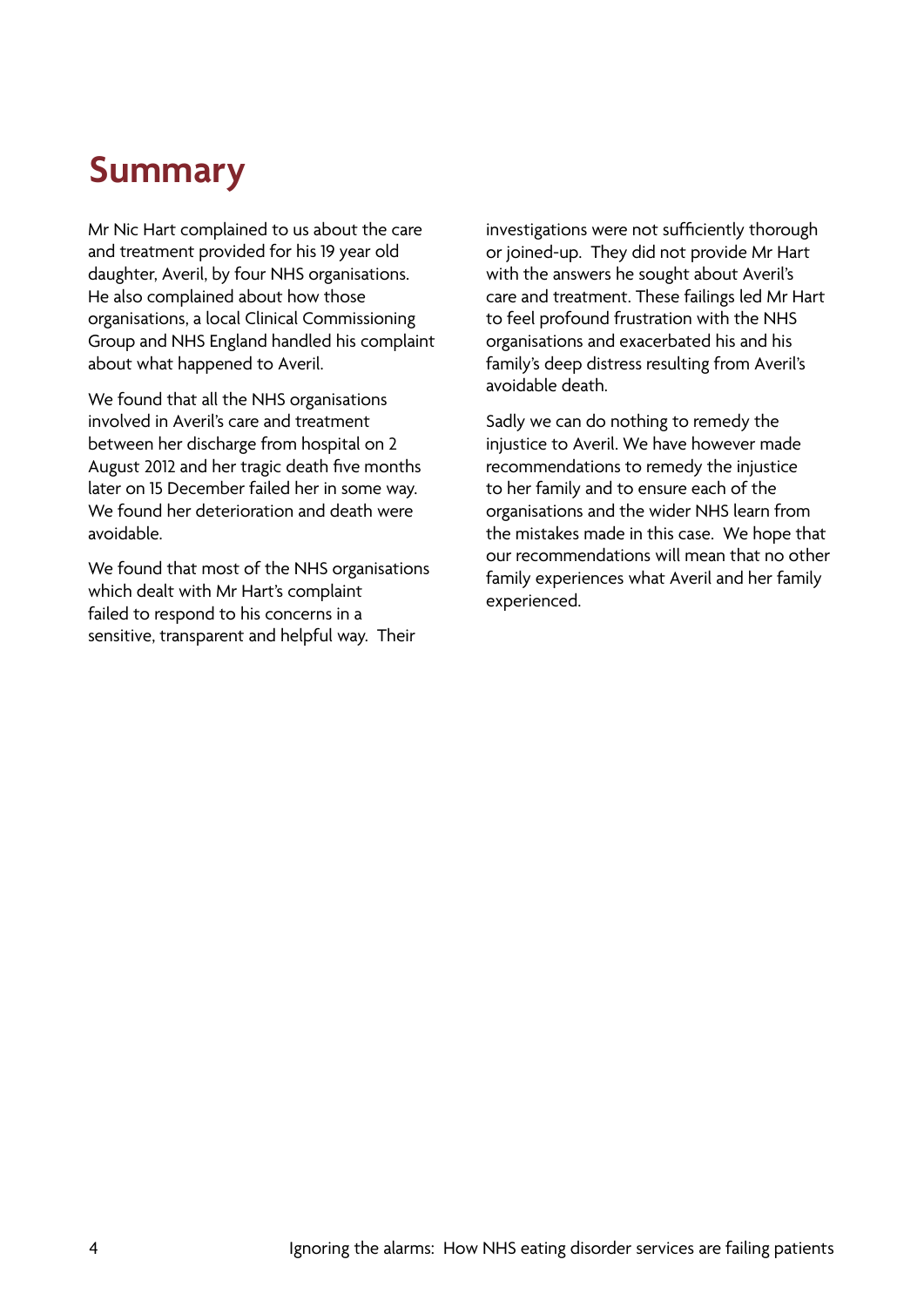# **Wider recommendations**

In addition to the recommendations to remedy the injustice Averil's family suffered, we also consider there are wider lessons for the NHS from her case and the others set out in this report. To address these, we also make the following recommendations:

- The General Medical Council should conduct a review of training for all junior doctors on eating disorders, informed by research being conducted by the Faculty of Eating Disorders at the Royal College of Psychiatrists;
- The Department of Health and NHS England (NHSE) should review the existing quality and availability of adult eating disorder services to achieve parity with child and adolescent services;
- The National Institute for Clinical Excellence (NICE) should consider including coordination as an element of their new Quality Standard for eating disorders;
- Health Education England should review how its current education and training can address the gaps in provision of eating disorder specialists

we have identified. If necessary it should consider how the existing workforce can be further trained and used more innovatively to improve capacity. Health Education England should also look at how future workforce planning might support the increased provision of specialists in this field;

• Both NHS Improvement (NHSI) and NHS England (NHSE) have a leadership role to play in supporting local NHS providers and CCGs to conduct and learn from serious incident investigations, including those that are complex and cross organisational boundaries. NHSE and NHSI should use the forthcoming Serious Incident Framework review to clarify their respective oversight roles in relation to serious incident investigations. They should also set out what their role would be in circumstances like the Hart's, where local bodies are failing to work together to establish what has happened and why, so that lessons can be learnt.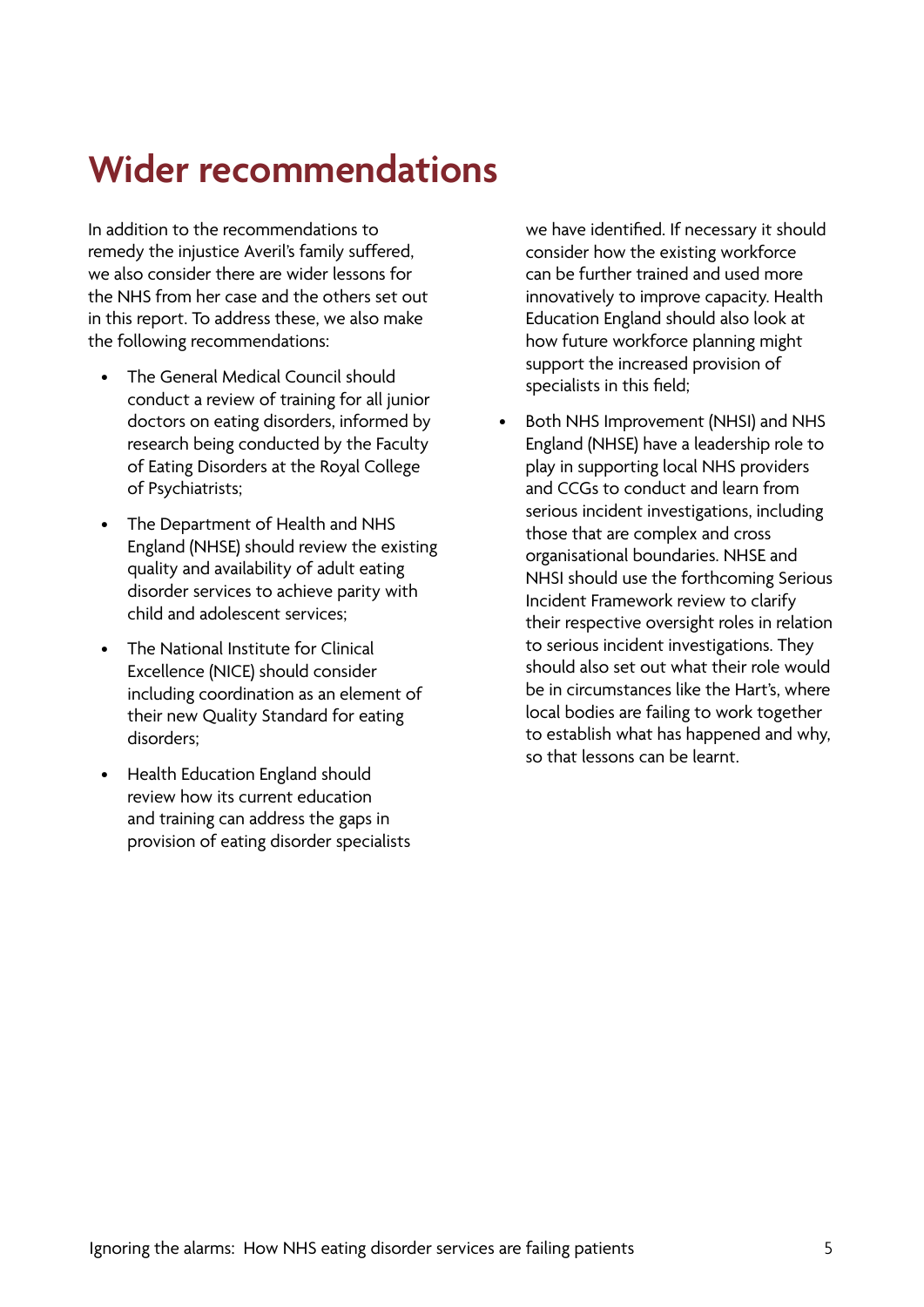# **What happened to Averil Hart**

Aged 18, Averil was voluntarily admitted to the Eating Disorders Unit in Cambridge on 19 September 2011<sup>1</sup>. She had a three-year history of anorexia nervosa and a very low body mass index which meant there was a significant risk to her physical health. Over the following eleven months as an inpatient she slowly gained weight.

Averil was very keen to take up a place at university in Norwich and doctors decided she could be discharged on 2 August 2012. She was still underweight and was referred to outpatient eating disorder services in Norfolk (the Eating Disorder Service) for ongoing treatment. This was to begin when Averil started university with a consultant clinical psychologist from the eating disorder unit providing therapy in the interim.

Averil started her university course in September 2012. She was not allocated a care coordinator until October. She registered with the GP practice at the University of East Anglia Medical Centre (the practice). The GPs at the practice at the time were asked to monitor her medical condition weekly.

Between 19 October and 23 November, Averil had six sessions with her new care coordinator (a psychologist) for cognitive behavioural therapy and weight monitoring. She saw a GP

on three occasions between 12 October and 8 November. At the last appointment a locum GP told her she did not need to come back for a month.

Mr Hart and Averil's sister visited Averil at university on 28 November. They were shocked by how much weight she appeared to have lost and made an emergency call to the Eating Disorders Unit in Cambridge. As a result, a medical review with Averil's care coordinator and a speciality doctor from the Eating Disorder Service was organised for 7 December.

On the morning of 7 December Averil was found collapsed in her university room. She was taken by ambulance to the emergency department at the Norwich Acute Trust where she was admitted for three days. On 11 December Averil was transferred to the Cambridge Acute Trust.

Overnight on 11-12 December Averil's blood sugar fell to very low levels. She did not receive appropriate treatment for this and she became unconscious. She had suffered brain damage due to the low blood sugar levels. Tragically Averil died in hospital on 15 December 2012, aged 19.

<sup>&</sup>lt;sup>1</sup> Addenbrooke's Hospital is part of Cambridge University Hospitals NHS Foundation Trust, but the Eating Disorder Unit there is part of Cambridgeshire & Peterborough NHS Foundation Trust.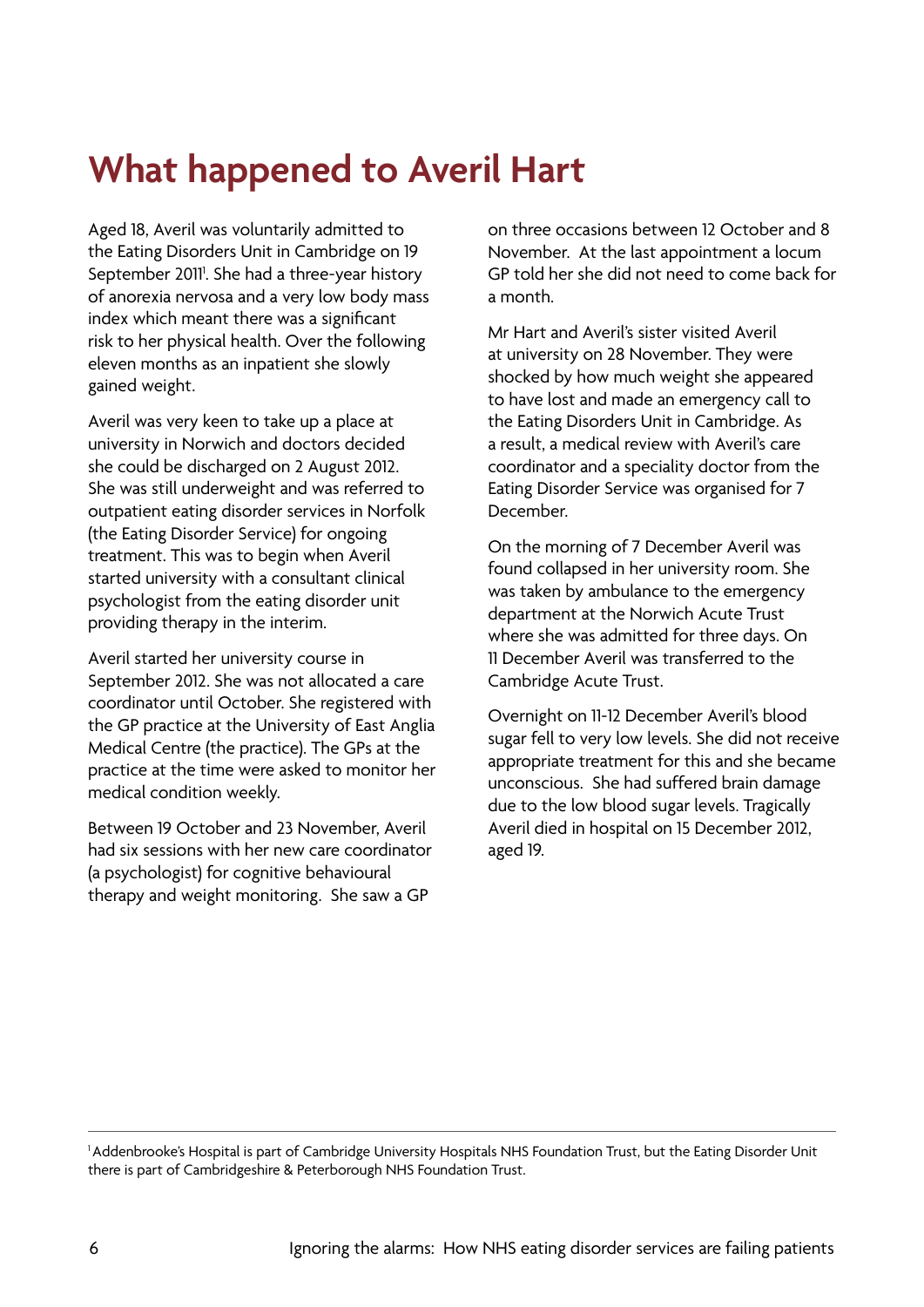## **What we found**

Averil Hart was a young woman with anorexia nervosa. She died on 15 December 2012, aged 19, following a series of failures that involved every NHS organisation that should have cared for her. Her death was avoidable. There were multiple opportunities between August and December 2012 to identify what was happening to Averil, to intervene to remedy the situation at that time, and therefore to prevent the subsequent course of events that led to the final emergency admission to hospital which culminated in her death. All of these opportunities were missed.

Averil's illness had been serious enough that she was treated as an inpatient for over ten months from September 2011 in the Eating Disorders Unit in Cambridge, part of Cambridgeshire and Peterborough Foundation Trust (the Cambridgeshire and Peterborough Trust) but situated on the Addenbrooke's Hospital site. In April 2012, while still an inpatient, she received an offer from the University of East Anglia to attend university in Norwich, and was keen to take up the place that September. This would require her discharge from hospital, which is in any case a vulnerable time for those with anorexia nervosa, and it was clear that Averil's illness was severe. Averil would need to move to a new location, a new environment at university and a new clinical service, the Norfolk Community Eating Disorder Service (NCEDS); all of these would potentially further increase the risk of relapse subsequent to discharge.

Averil was assessed as fit for discharge, although it was recognised that she was vulnerable to subsequent relapse, and left hospital on 2 August 2012. At her request, responsibility for her care was transferred to NCEDS from her move to Norwich on 23 September 2012, and she was not seen

by the Suffolk service that covered her home area. NCEDS was managed by the Cambridgeshire and Peterborough Trust and had been explicitly set up to improve services in the aftermath of a previous death. Given that Cambridgeshire and Peterborough Trust knew the risks of leaving hospital for a new environment and the risk of relapse, it was particularly important that there was explicit documentation of warning signs of deterioration in her condition and the contingency plan to be invoked if they materialised. But the care plan at discharge failed to set these out robustly or explicitly enough.

Following discharge, joint working between the Eating Disorder Unit and NCEDS was poor, and NCEDS was operating with staffing shortages due to recruitment difficulties. Neither Averil's weight nor her mental health was adequately monitored prior to her move to Norwich. Interim support was provided by the Cambridgeshire and Peterborough Trust, but there were gaps in weight monitoring from the outset. When she did move, there was a delay in allocating a care coordinator by NCEDS which meant that she was not supported or properly assessed for a further month, during which her condition deteriorated and her weight decreased significantly again. When she was first weighed in Norwich, she had lost 6kg, a very significant reduction for someone in Averil's condition.

These failures – of assessment, of coordination and of care planning and implementation at a time of heightened vulnerability – all represent missed opportunities to recognise that Averil's condition was deteriorating and that she was at significant risk, and missed opportunities to intervene to prevent the further deterioration that led to the final admission to hospital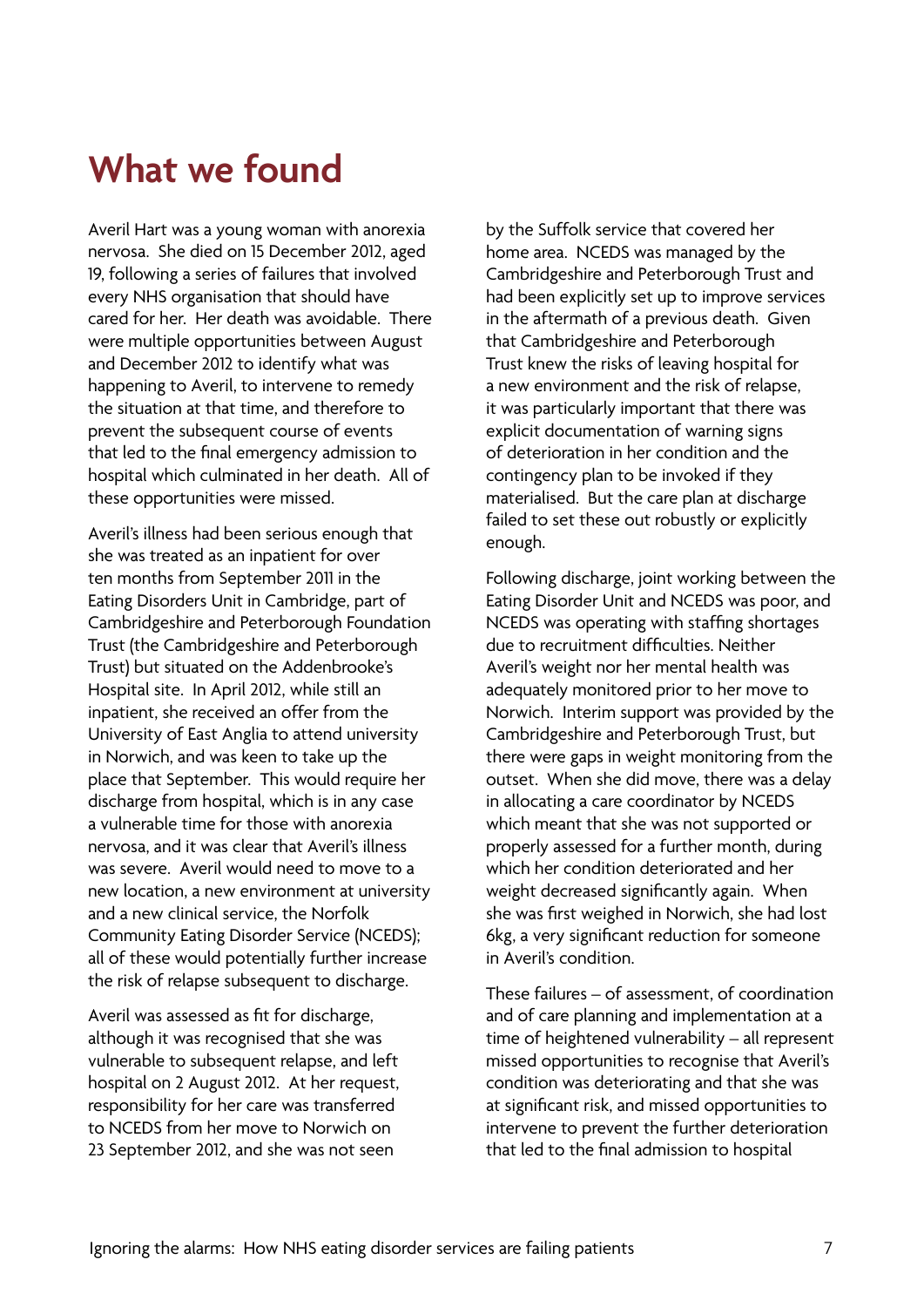which ended with her death.

The care coordinator that was then appointed by NCEDS had no experience of looking after people with anorexia nervosa. While it is clear that much NHS care is properly carried out by newly qualified clinicians who are still gaining experience, it is a matter of significant concern that eating disorder services across the country are sometimes obliged to give lead responsibility for managing such a complex and challenging condition over an extended period to an inexperienced clinician. We are advised that this practice does sometimes happen in eating disorders services, because of the difficulty of recruiting and maintaining staff with the requisite skills and experience. Although the appointment was not out of line with established practice in the specialty because of the difficulty of recruiting and retaining staff with the requisite skills and experience, we believe that this is not a satisfactory situation and requires national attention.

When there is no alternative to an inexperienced care coordinator, it is vital that they be properly supported both in this role and as the clinician in day to day contact with the patient. The support provided by the Cambridge and Peterborough Trust to this Eating Disorder Service clinician was inadequate. A multi-disciplinary team should have been arranged, to provide input from other clinical disciplines including psychiatry and to provide another clinician in contact with Averil. This is important in providing scrutiny and challenge that can detect the behaviours often used to hide weight loss by those with anorexia nervosa without jeopardising the therapeutic relationship between the patient and the clinician principally providing care. The failure to provide multi-disciplinary team support left the care coordinator as the sole point of contact with Averil, and impaired the ability to detect deterioration in her mental and physical condition.

The failure to provide for multi-disciplinary team care also meant that there was no opportunity to pick up an error by the care coordinator in calculating Averil's four-weekly rolling average weight, contributing to an over-optimistic assessment of her weight loss. When the care coordinator went on leave, by which time Averil had become more unwell, no cover was arranged. The lack of handover to another identified clinician impaired the service's ability to detect the deterioration in her condition.

Averil was under the direct care of NCEDS from her arrival in Norwich on 23 September 2012, and her condition deteriorated markedly through to late November. The Cambridgeshire and Peterborough Foundation Trust was responsible for NCEDS; its actions fell far short of what should have happened and constituted service failure. The failure to ensure adequate surveillance that was capable of detecting the change in Averil's condition was another missed opportunity to prevent her further deterioration and the subsequent admission to hospital that culminated in her death.

Responsibility for monitoring Averil's physical health once she arrived in Norwich rested with the GPs of the University of East Anglia Medical Centre (the GP practice). The requirements had been clearly set out in a referral letter at the time of her discharge from hospital in August, but the GPs failed to follow them. Averil was not seen regularly, or as often as she should have been. When she was seen, many of the observations required were not made. Signs and symptoms of Averil's deteriorating health were missed. On 8 November, she was asked to return in a month's time, although monitoring was required weekly. There was no single point of oversight within the GP practice because Averil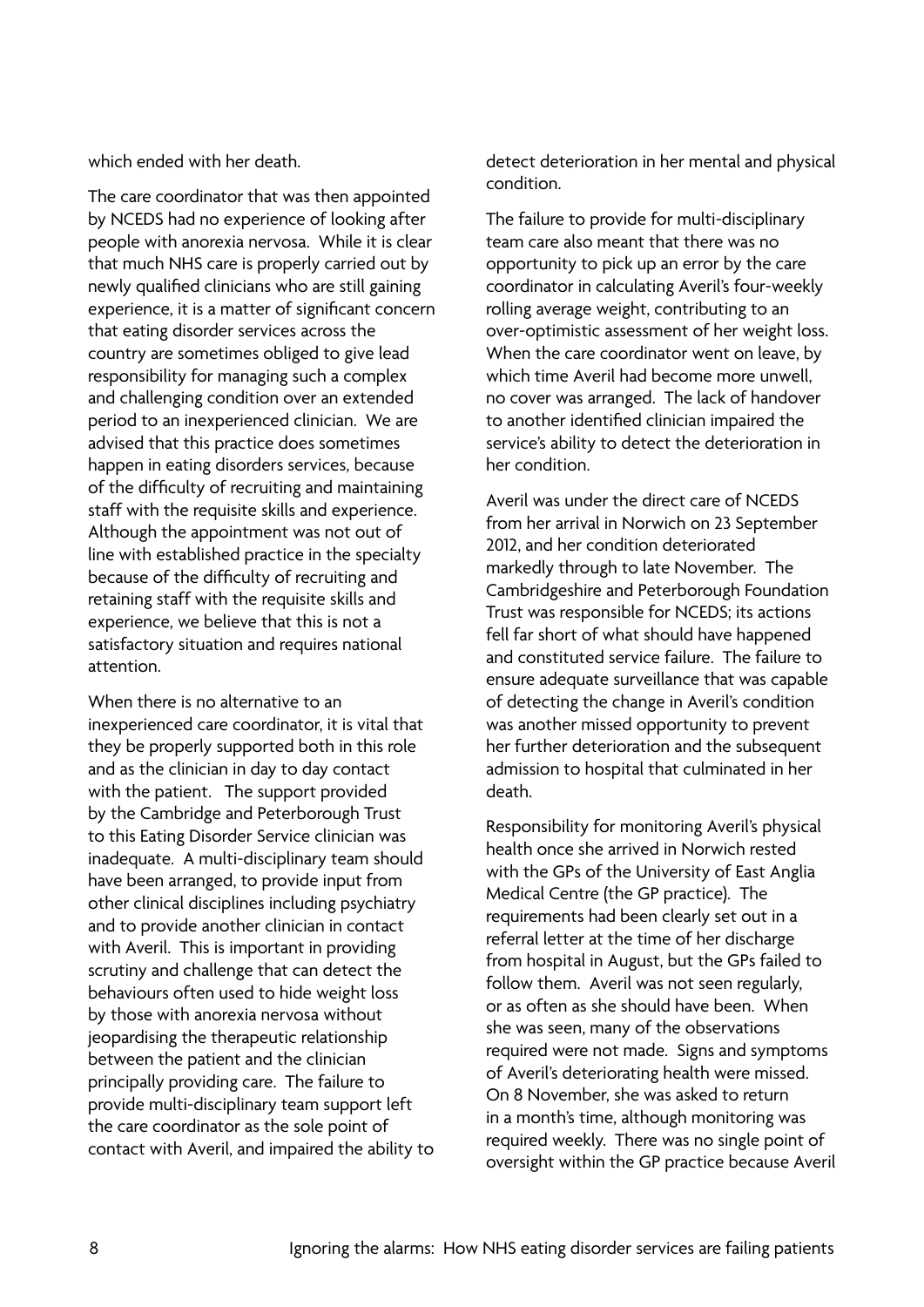was not provided with a named GP.

Had the GPs done as they were asked, the deterioration in Averil's physical condition would have been recognised sooner and action taken before she reached the point of collapse. The GP practice's actions fell far short of what should have happened, and constituted service failure. Their failure to implement properly the straightforward monitoring that was required was another missed opportunity to intervene to prevent the subsequent deterioration that resulted in her final admission to hospital.

Averil's care was divided over this period, with the GP practice monitoring her physical condition while NCEDS took responsibility for mental health and the behavioural aspects of her eating disorder. We are advised that joint arrangements such as this are common in this field of clinical work. There may be reasons to separate care in this way, but it places a premium on effective communication and effective care coordination, particularly when the patient may be an unreliable source of information because of their condition. Communication is a two-way process that is the responsibility of both parties and not simply the transmission of a message, and in this case, it was not effectively established between the GP practice and NCEDS.

When Averil was seen by NCEDS in October, it was decided that responsibility for monitoring her weight would be taken on by them, with all of the rest of physical health monitoring continuing to be done by the GP practice. As two-way communication had not been established effectively, the GP practice concluded wrongly that, as care was now being undertaken elsewhere, they could reduce their already inadequate level of physical monitoring still further. The GP practice did not communicate their interpretation of the change of plan to NCEDS, who remained unaware of the error and unable to correct it.

This failure of communication between the two organisations meant that neither was effectively monitoring her condition, and was another missed opportunity to prevent the subsequent deterioration that resulted in her final admission to hospital.

As a direct result of the cumulative impact of this series of clear failures by the Cambridgeshire and Peterborough Trust, the GP practice and NCEDS, a very significant deterioration in Averil's condition went unrecognised. By the end of November she was very unwell and her weight had dropped to an alarming extent.

When Averil's father visited her on 28 November, he immediately recognised the marked deterioration in her condition over the preceding month. He sought to raise the alarm with her health carers. His initial approach was to the Eating Disorders Unit at Addenbrooke's Hospital, where she had been treated as an inpatient prior to her discharge four months previously. Averil's consultant during her admission declined to take the call although Mr Hart could hear her instructing that he be directed to NCEDS. A helpful and sympathetic response would have been to listen to his concerns, but she did not. Having then contacted NCEDS directly, Mr Hart was reassured to receive an email the following day telling him that action would be taken. He should not have been the first to recognise her condition, nor the first to prompt action.

Averil was due to attend NCEDS on Friday 7 December. Following her father's intervention, and recognising belatedly that there was significant concern about her deteriorating condition, NCEDS arranged for this planned visit to include a medical review. Averil telephoned NCEDS during the evening of 6 December and left a message cancelling her appointment. Her care coordinator at NCEDS attempted to telephone Averil the next day, but received no reply.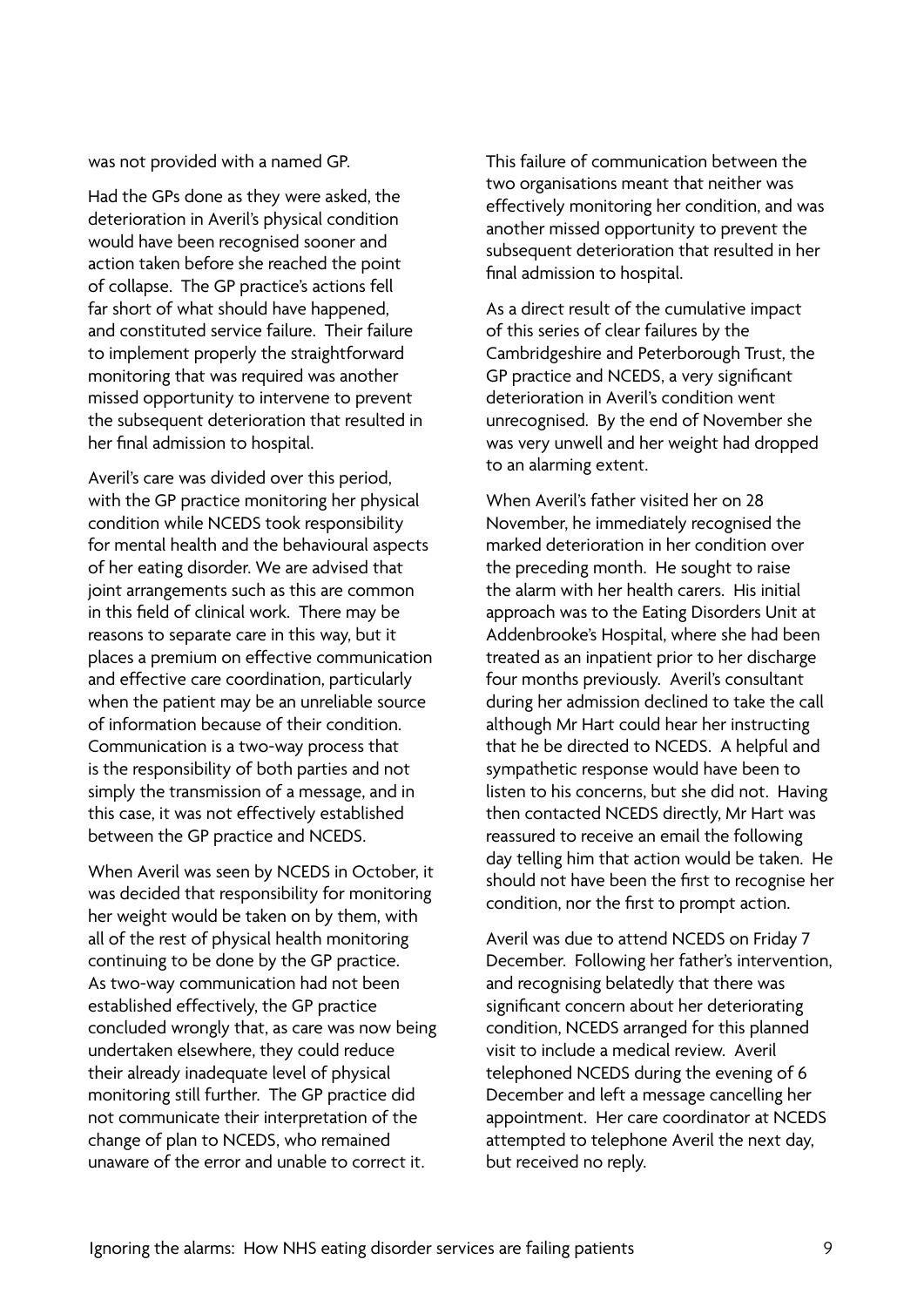On the morning of 7 December, Averil was found in her room in a state of collapse. She was transferred by ambulance to the emergency department of the Norwich Acute Trust. On admission, she was acutely unwell, with a low temperature, low blood pressure and low blood glucose. She was also very underweight. All of this indicated clearly that her anorexia had deteriorated severely and now constituted a medical emergency that was potentially life threatening. It should have been clear that she was in urgent need of refeeding.

The urgency of addressing Averil's condition was not recognised by staff at the Norwich Acute Trust. Averil was allowed to walk around the ward (a common strategy to counteract feeding among people with anorexia that Averil was known to employ), and to feed herself from a trolley, so that her food intake was unknown. The medical team appeared focused more on pursuing other unlikely diagnoses than on the need to ensure an effective refeeding regime with support from mental health professionals. She saw no specialist eating disorders clinician for three days after admission, by which time her condition had deteriorated further. Nursing care was deficient and failed to monitor her condition effectively.

These clear failures of care wasted more time during which the continued further acute deterioration in Averil's condition remained undetected. The Norwich Acute Trust's actions fell far short of what should have happened and constituted service failure. This was another missed opportunity to intervene to prevent yet further deterioration in her condition, deterioration that culminated in her death.

When the seriousness of Averil's condition was finally recognised, she was transferred to a gastroenterology ward at Addenbrooke's Hospital, part of the Cambridge Acute Trust.

She arrived at 2:40pm on 11 December, but was not seen by a doctor for almost five hours. Given her condition, this was a significant and inexplicable delay. Even when she was seen, the clinical assessment was cursory and no decision was recorded concerning her clinical risk or immediate care.

During the evening of 11 December, Averil's blood glucose fell further to a level that was clearly life-threatening. She was offered treatment, but refused. Inexplicably, there was no proper assessment of her mental capacity to take this decision, and no mental health assessment with a view to establishing treatment under the Mental Health Act.

A healthcare assistant had been provided by the Cambridgeshire and Peterborough Trust to sit with Averil at this time, to guard against any attempts by Averil to sabotage treatment, for example by excessive mobility. By now, however, she was too weak to be mobile and the role was redundant. Nevertheless, the healthcare assistant remained, but took no part in her basic care. We consider that she should have done more to assist Averil and her family.

Overnight, there were further clear signs that Averil was increasingly critically ill, including extremely low blood glucose levels. Following an unsatisfactory telephone call between a iunior doctor and a consultant that failed to result in effective communication, no definitive action was taken and she was found unresponsive the following morning. It became clear that she had severe brain damage due to extremely low blood glucose and that further restorative treatment was futile. Averil died at 11pm on 15 December 2012, with her family by her side.

These were multiple serious departures from the standards of care expected that meant that the critical nature of Averil's condition was not recognised and treatment was not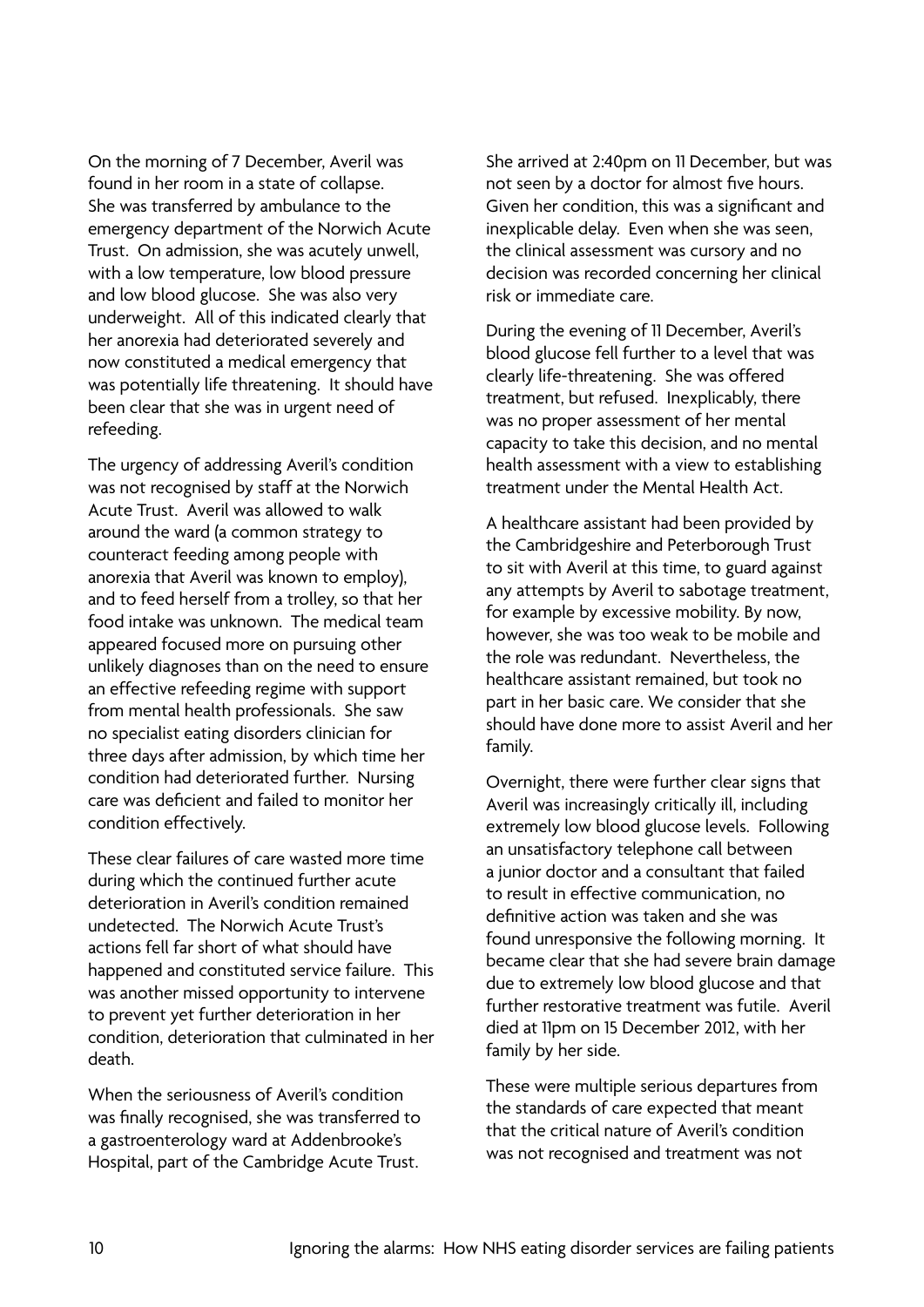implemented promptly, as it could and should have been. The Cambridge Acute Trust's actions fell far short of what should have happened, and constituted service failure. This was the final failure that led immediately to Averil's death, but it was the last of a long series of missed opportunities to recognise her deteriorating condition and intervene to prevent the need for her final hospital admission as an acutely ill medical emergency.

Following Averil's death, as with any avoidable harm, the question naturally arises as to what happened and why, and how will it be prevented from recurring in future. Averil's family, with Mr Hart taking a lead, rightly sought answers from the organisations involved. As happens to too many in these circumstances, he found the process to be difficult, unnecessarily painful and ultimately frustrating.

This was clearly a very serious clinical incident that required a commensurate investigation by the NHS. This would properly have been provided by an independent investigation, commissioned by all of the NHS organisations involved, which looked at the failures of care across all of the organisations and the failures of communication between them. In the event, the piecemeal investigations that were done comprised an unsatisfactory process that was unlikely to generate a complete account of what had gone wrong and how it could be remedied; nor was it likely to command the respect of the family that a thorough process had been undertaken.

The responses to Mr Hart's requests for information were delayed and appeared evasive, and information he requested was often not provided. The responses to his complaints were equally unsatisfactory, and often appeared defensive or protective of the organisation concerned. Some information stored in electronic format turned out to have been deleted; the decision to delete material

related to a significant safety incident was illconsidered and inappropriate. An anonymised account of Averil's death was going to be used in the revised guidelines on management of severe anorexia nervosa (MARSIPAN) but was subsequently removed. Mr Hart and Averil's mother were given an account that inappropriate pressure had been brought to bear on the author to withdraw the account, but the author denied this and we were unable to substantiate it.

There were clear failings in the response to Mr Hart. The Cambridgeshire and Peterborough Trust's handling of Mr Hart's complaint was so poor that it was maladministration. The GP practice's investigation of Mr Hart's complaint was deficient and did not uncover the serious failings in her care. Their complaint handling was so poor that it was maladministration. The Norwich Acute Trust's initial investigation of Mr Hart's complaint was deficient and did not uncover the serious failings in her care. Their complaint handling was so poor that it was maladministration. The Cambridge Acute Trust's investigation of Mr Hart's complaint was deficient. It did not uncover the serious failings in her care or that her death should have been avoided. The Trust did not respond appropriately or sensitively to Mr Hart's follow-up complaints and their complaint handling was so poor that it was maladministration.

Individually, these failures are seriously unsatisfactory. Taken collectively, they paint a consistent picture of unhelpfulness, lack of transparency, individual defensiveness and organisational self-protection that is of great concern. It is hardly surprising that this leads to a lack of trust from complainants, in this case Mr Hart. Equally unacceptable are the missed opportunities to learn and to improve services inherent in the incomplete and defensive investigations of safety incidents such as this.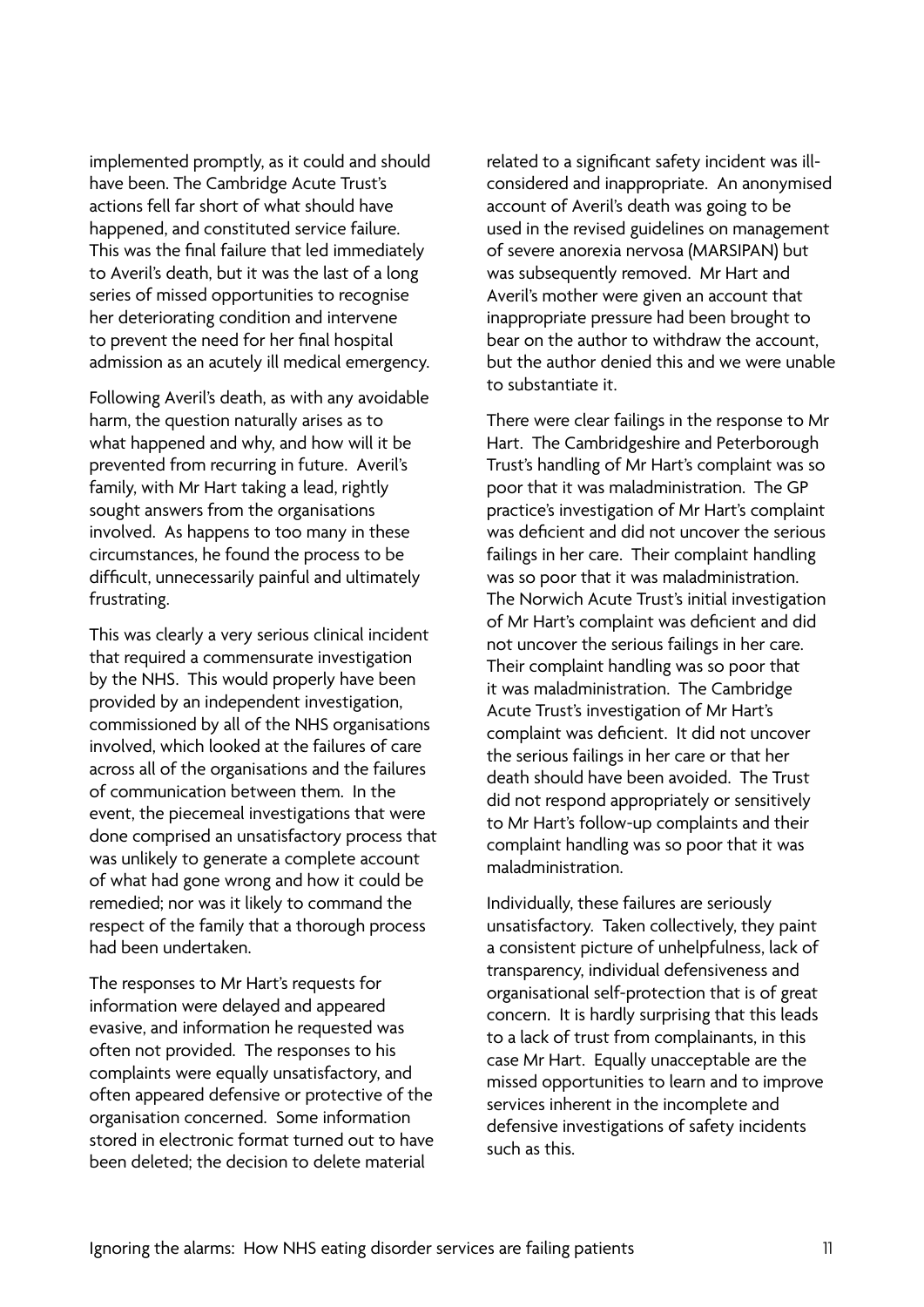When Mr Hart's complaint reached NHS England, there was an opportunity for them to intervene to identify the inadequate and defensive nature of the previous investigations and complaint handling, and initiate an effective response. NHS England's actions, however, were inadequate. They failed to demonstrate that they understood the very serious issues Mr Hart complained about and, due to a misunderstanding, they closed his complaint without investigating it. NHS England's approach was not customer focused. It was so poor that it was maladministration.

The death of Averil Hart was an avoidable tragedy. Every NHS organisation involved in her care missed significant opportunities to prevent the tragedy unfolding at every stage of her illness from August 2012 to her death on 15 December 2012. The subsequent responses to Averil's family were inadequate and served only to compound their distress. The NHS must learn from these events, for the sake of future patients.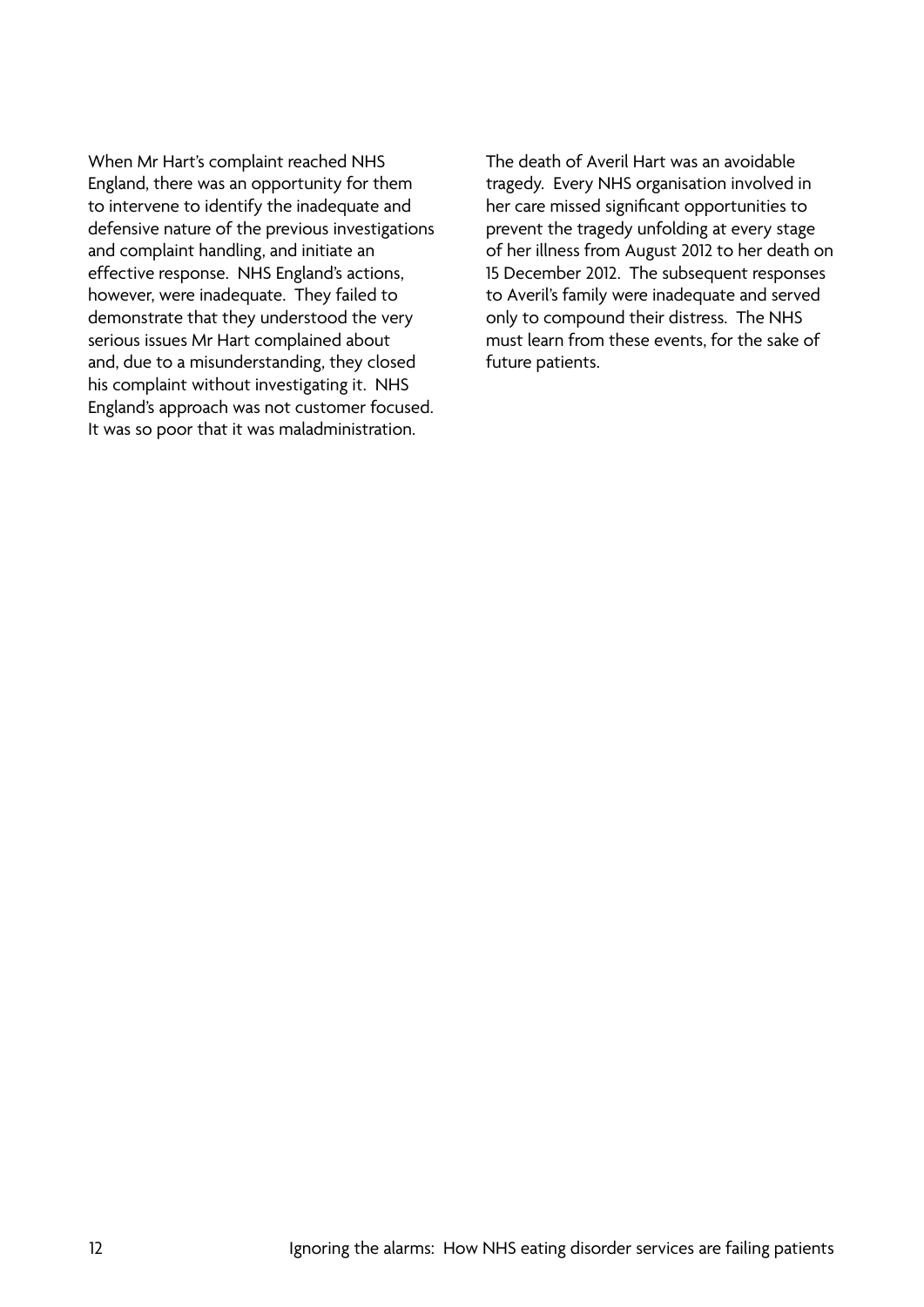### **Case summary – Miss B**

Miss B had a history of binge eating and induced vomiting from the age of 13 but had not sought help in the past. When she was in her mid-twenties she went to her GP, worried about the effect her condition was having on her six year old son.

In the autumn of 2012 Miss B was referred by her GP to an Eating Disorder Service where she was assessed by a specialist nurse. Although Miss B continued to see the nurse, she was unhappy with the therapy she was receiving; her therapy sessions were frequently cancelled or her therapist did not show up. Nor was there any liaison between the nurse and Miss B's GP.

In the spring of 2013, the Trust responsible for the Eating Disorder Service contacted Miss B to invite her for a review of her care plan. Miss B declined, saying she did not think she had a care plan. She said the therapy had been inconsistent and had done 'way more harm than good'. She felt she had been 'dropped' and was now struggling with her eating disorder. The Trust repeated its invitation but Miss B did not respond. Her mental health then deteriorated significantly.

A month later the Trust discharged Miss B back to the care of her GP with no information about her condition, what had happened while she had been in their care, no information about her risk status or what further monitoring she needed. Following the breakdown of her therapy, Miss B was unable to keep down food and she became depressed and emotionally volatile.

Two weeks later Miss B took a large overdose of prescription medication. She called a friend and was admitted to hospital but died the next day of heart failure.

As a result of our investigation, we concluded that the funding the Eating Disorder Service received was woefully inadequate. Miss B's care was provided solely by the specialist nurse with no input from a psychiatrist or other professionals, despite this being contrary to good practice guidelines produced by the Royal College of Psychiatrists.

The actions and inaction of those involved in Miss B's care meant that she found herself in a situation where she was at high risk but not receiving any support or monitoring, either from her GP or anywhere else. In fact, the service Miss B received from the Trust fell so far short of good practice that it would have been safer had she not received any service at all.

The specialist nurse failed to properly assess Miss B's needs or the risks to her. Miss B's therapy was not consistent and the nurse was working beyond her competence, without the support of line management or professional supervision, and in breach of some of the basic standards of nursing practice.

Opportunities were missed to provide Miss B with treatment that may have meant she would have lived. Her young son lost his mother. Both he, and Miss B's own mother have to live with the distress of her loss, and not knowing whether she would have lived if she had received an adequate service.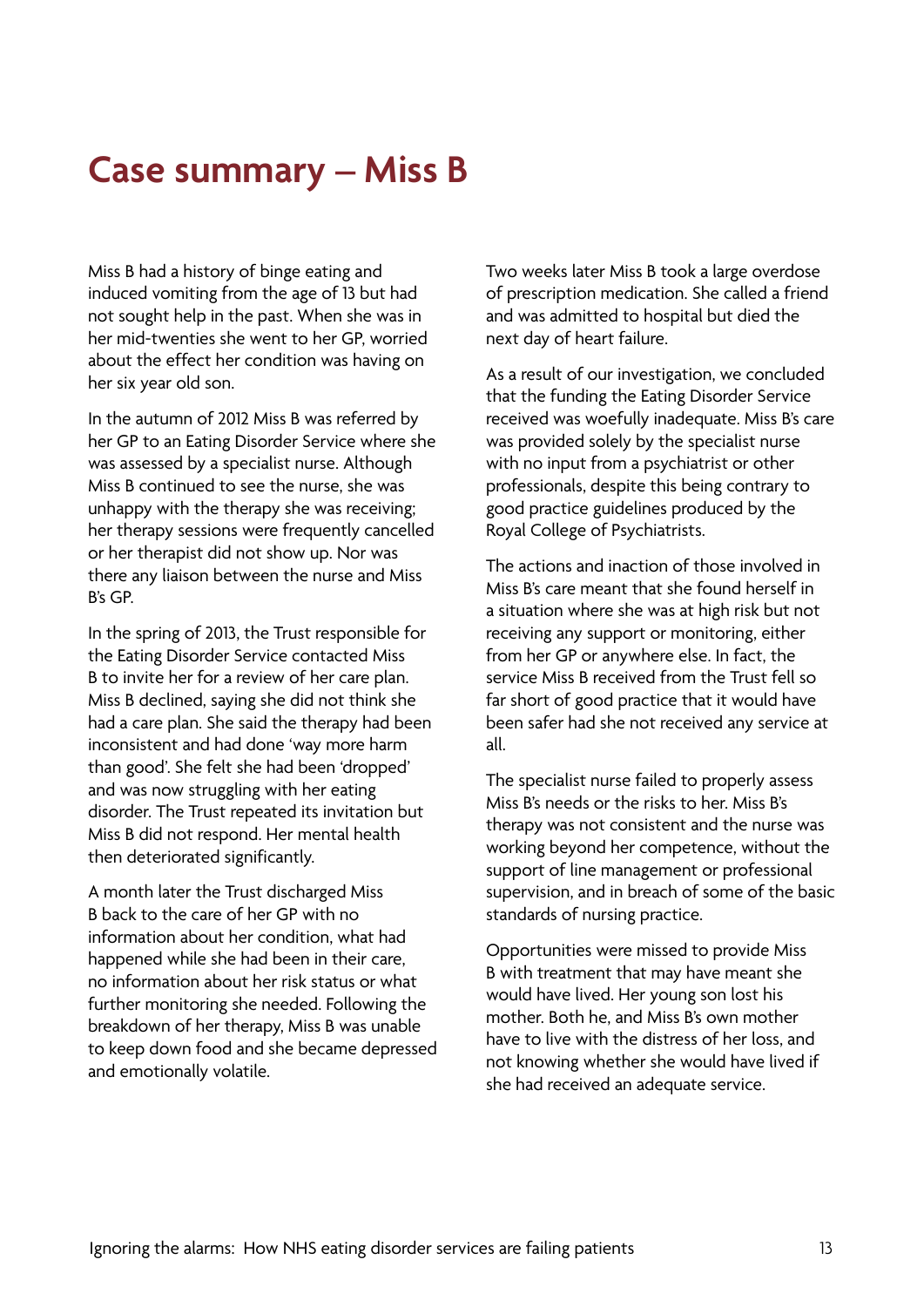## **Case summary – Miss E**

Miss E was in her late twenties and had suffered from anorexia nervosa, with binge eating and vomiting, since adolescence. In early summer 2010 Miss E's weight and body mass index dropped and she became depressed and withdrawn. She was admitted for a short time to both a medical and a psychiatric ward. During this time, Miss E's mental capacity was assessed by a psychiatrist and she was considered able to make her own decisions about her medical care and treatment. This assessment was fundamentally flawed. Miss E lacked the capacity to make these decisions yet the psychiatrist and other staff failed to recognise this.

Nor did Miss E receive sufficient support given the major psychiatric symptoms she had, and there was a lack of knowledge and experience of eating disorders among staff supporting her at the hospital. She should have been referred to a specialist eating disorders unit as an urgent case.

Miss E was discharged home with a care plan that included checks by her GP, support from a home support service, a care coordinator and a clinical psychologist. Once back at home Miss E started to regularly make herself sick and cancelled her home support service. Her condition deteriorated and she died soon after from a heart attack.

Miss E's discharge from hospital was poorly planned and her care plan was inadequate for her needs and not in accordance with guidance. Given her severe illness and suicidal thoughts, Miss E's care plan should have included close supervision and frequent mental and physical assessments. None of this was done.

Her induced vomiting at home reduced her blood potassium to dangerously low levels that triggered the heart attack. In hospital, doctors would have regularly checked this and treated her. If Miss E had been in hospital, it is likely she would have survived.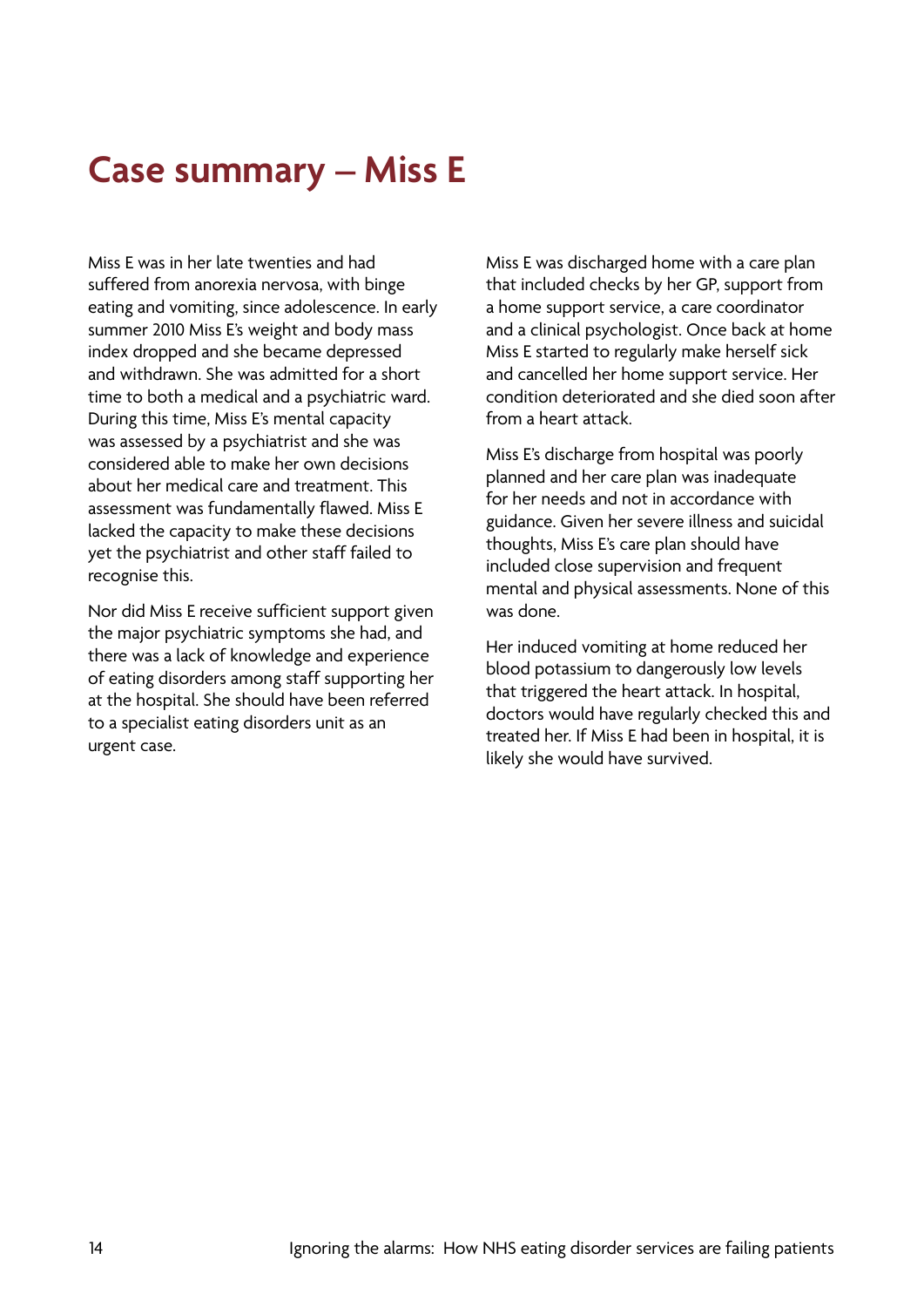### **Our wider observations and recommendations**

Sadly, the failures in Averil's care and treatment, and her family's subsequent experience of fighting to get answers about what had happened are not unique. We have seen in our casework, and in our discussions with system leaders and experts, the same problems of poor transitions and coordination and a lack of awareness replicated. All of which contribute to an area of care that is at risk of failing its patients. In the words of one eating disorder specialist we spoke to: *'it is a miracle we don't have more tragedies'.* 

#### **Awareness**

Eating disorders affect over 725,000 people in the UK.<sup>2</sup> Yet training for most doctors on this complex and serious mental illness is limited to just a few hours amongst many years of training. Our experience of investigating Averil's death shows this is not enough. GPs, often the first port of call for people with eating disorders who seek help, should be equipped with enough knowledge of the illness to know what steps to take next, including when and where to refer a patient to another service. Medical professionals in acute settings also need to understand the nature of anorexia nervosa and the behaviours that sufferers may display. As a result of the failure of staff at the Norwich Acute Trust to recognise that Averil needed urgent attention when she was admitted, she was allowed to walk around the ward and her food intake was unknown; common 'sabotaging' behaviours that people with anorexia nervosa can use. Likewise, understanding whether a patient has the mental capacity to make a decision to

refuse treatment is critical in cases like those highlighted in this report.

The failure of staff in both Averil's and Miss E's case to recognise the nature of their illness and seek appropriate advice about treatment could have been easily remedied with some additional training and awareness of the relevant guidance.<sup>3</sup>

#### **Recommendation**

*The General Medical Council (GMC) should conduct a review of training for all junior doctors on eating disorders.* 

The Faculty of Eating Disorders at the Royal College of Psychiatrists is currently conducting a survey of medical schools and colleges to better understand the paucity of training on eating disorders. We would encourage the GMC to use the findings of this research to inform their review.

#### **Transition**

As Averil's case shows, moving between services is a particularly challenging time for people with eating disorders. These transitions between services in different geographical locations, or from child and adolescent eating disorder services to adult ones, are recognised as high-risk, with students moving to university being identified as particularly vulnerable.<sup>4</sup>

Child and adolescent eating disorder services have received specific focus in recent years with increased Government funding to drive improvements and guidance on establishing and maintaining community eating disorder services for children and young people.

<sup>2</sup> https://www.b-eat.co.uk/about-eating-disorders/types-of-eating-disorder

<sup>&</sup>lt;sup>3</sup> NICE guidelines and MARSIPAN guide

<sup>4</sup> Eating Disorders: recognition and treatment; draft NICE guidelines; December 2016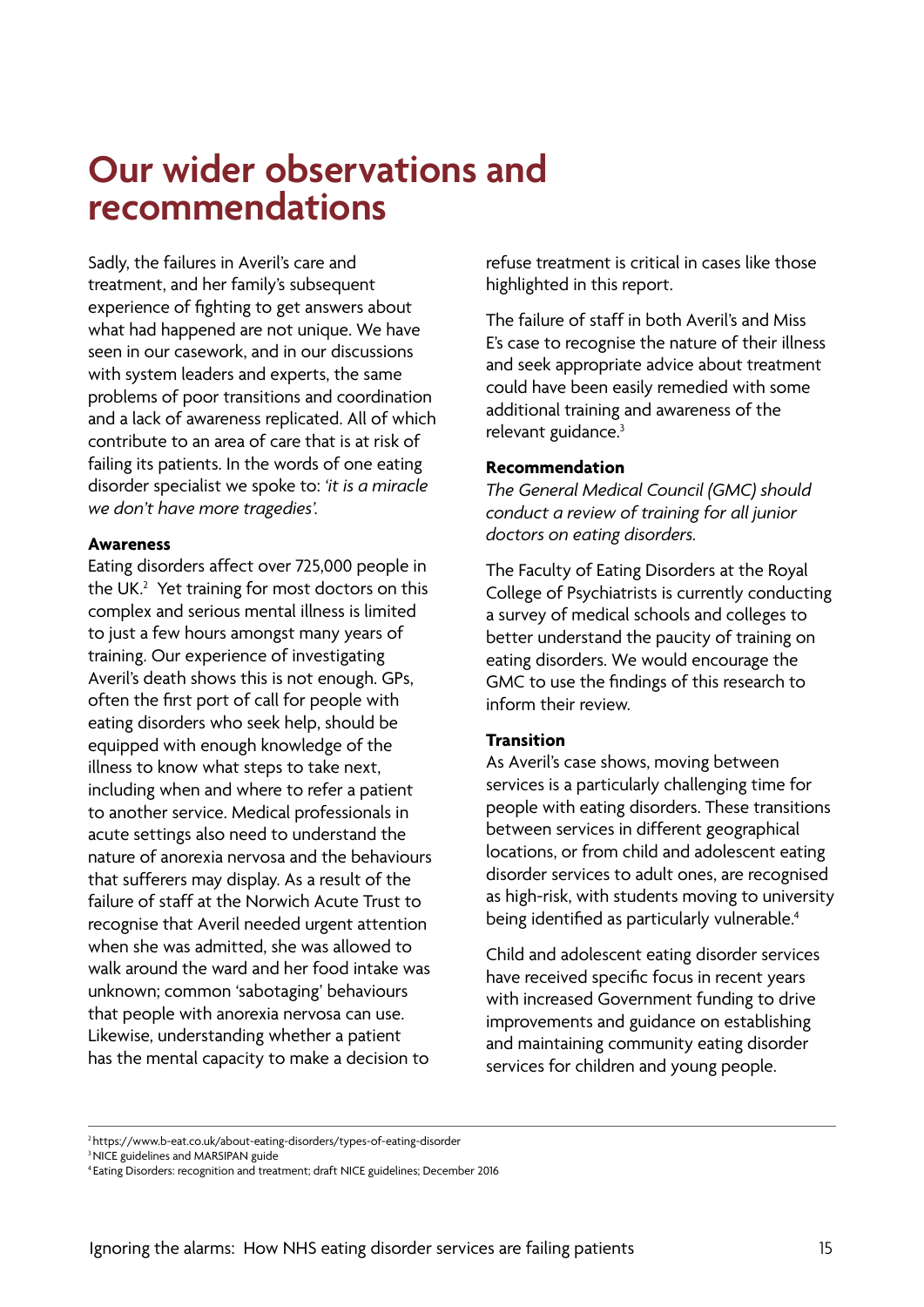However, for good quality transitions to be the norm, there needs to be dual focus on the quality and availability of adult eating disorder services, particularly given how frequently these conditions continue into adulthood. There also needs to be greater availability of good quality adult eating disorder services, which are currently subject to significant geographical variation meaning access to specialist support can be hugely divergent. Without these changes, adult eating disorder services will remain a Cinderella service and the experiences of the people in this report will be replicated, with similarly tragic consequences.

#### **Recommendation**

*The Department of Health and NHS England should review the existing quality and availability of adult eating disorder services to achieve parity with child and adolescent services.* 

In addition to CQUINs<sup>5</sup> and new NICE guidance on eating disorders, NHS England and the Department of Health should consider the possibility of developing benchmarking guidance for adult eating disorder services and appropriate measures of success for this. Any guidance should take account of any funding earmarked within the Five Year Forward View for Mental Health for adult eating disorder services and the availability of resources locally so that standards are achievable.

#### **Coordination**

NICE's guidance on eating disorders specifically identifies that particular care should be taken to ensure services are well coordinated when more than one service is involved, yet there are wide variations in how eating disorder care is coordinated. As all the cases in this report show, poor coordination is a starkly common issue. A detailed care plan that all providers involved in a patient's care pathway

understand, and that comprehensively assesses an individual's needs and considers risks is an essential part of ensuring care is properly managed. Without this, and in the absence of frequent and clear communication between providers and the engagement of appropriate multidisciplinary expertise, there can be tragic consequences.

Another challenge in achieving good coordination of care for people with eating disorders is the scarcity of specialists who can provide the type of care people like Averil need. This often means one or two professionals have responsibility for patients with eating disorders across a large geographical area, or that people are unable to access support where they live. In Averil's case, this meant that the only person available to act as her care coordinator was someone with no experience of looking after people with anorexia nervosa. In Miss B's case, the Eating Disorder Service had not been properly commissioned meaning that staffing levels were too low and clinical supervision and multidisciplinary input was not available. These situations cause us significant concern.

#### **Recommendations**

*NICE should consider including coordination as an element of their new Quality Standard for Eating Disorders.* 

*Health Education England should review how its current education and training can address the gaps in provision of eating disorder specialists we have identified. If necessary it should consider how the existing workforce can be further trained and used more innovatively to improve capacity. Health Education England should also look at how future workforce planning might support the increased provision of specialists in this field.* 

<sup>5</sup> Commissioning for Quality and Innovation payments framework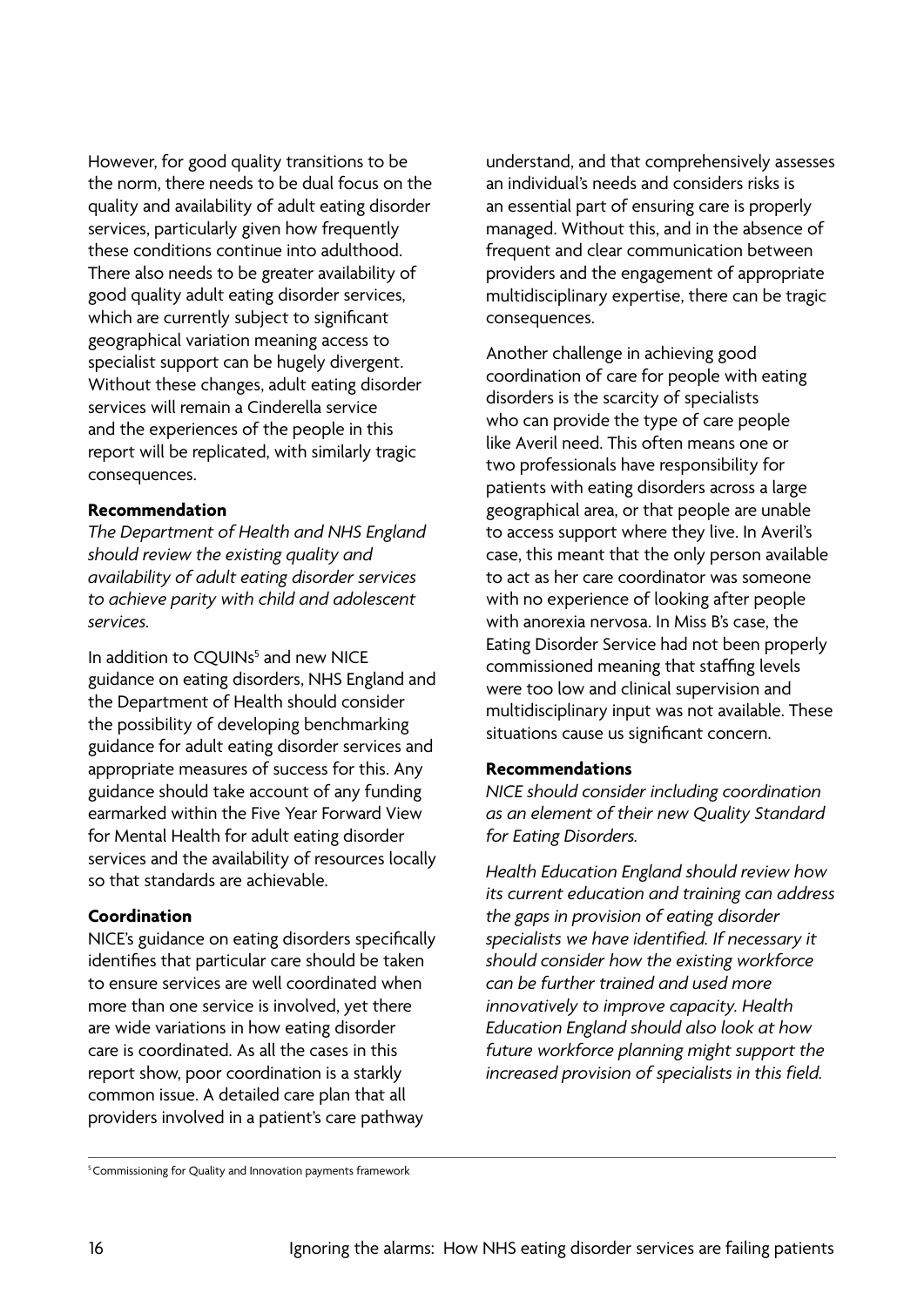#### **Investigations and learning**

Before bringing his case to us, Mr Hart had been in correspondence with six different organisations over the course of more than a year and a half. None of those organisations had worked together to conduct either a coordinated investigation into why Averil died, or to provide a coordinated response to the family. This is something we see time and again in the cases we investigate; rather than organisations working together to understand what happened and why, and to learn and improve, the burden instead falls to families. This process serves to exhaust all parties and undermines peoples' trust that the NHS is capable of preventing others from suffering the same experiences.

Commissioners are key to ensuring effective coordination takes place when care spans multiple organisations but system leaders also have a crucial role to play in providing the necessary oversight so that these complex investigations can be carried out successfully.

We welcome the programme of work being rolled out by the Department of Health in response to the Care Quality Commission's Learning, Candour and Accountability: A Review of the way NHS Trusts review and investigate deaths of patients in England. We also look forward to seeing the contribution that the Healthcare Safety Investigation Branch (HSIB) makes to driving up standards in local

investigations. However, these developments should not be seen as a panacea. In all these new initiatives and approaches, system leaders including NHS England and NHS Improvement must make sure provider organisations are supported to respond in a coordinated, open and transparent way when things go wrong.

Specific focus by HSIB and Health Education England in developing standards on approaches to conducting multi-organisational investigations and the development of single investigation reports drawing together collective lessons across care pathways would help greatly here.

#### **Recommendation**

*Both NHS Improvement and NHS England have a leadership role to play in supporting local NHS providers and CCGs to conduct and learn from serious incident investigations, including those that are complex and cross organisational boundaries. NHSE and NHSI should use the forthcoming Serious Incident Framework review to clarify their respective oversight roles in relation to serious incident investigations. They should also set out what their role would be in circumstances like the Hart's, where local bodies are failing to work together to establish what has happened and why, so that lessons can be learnt.*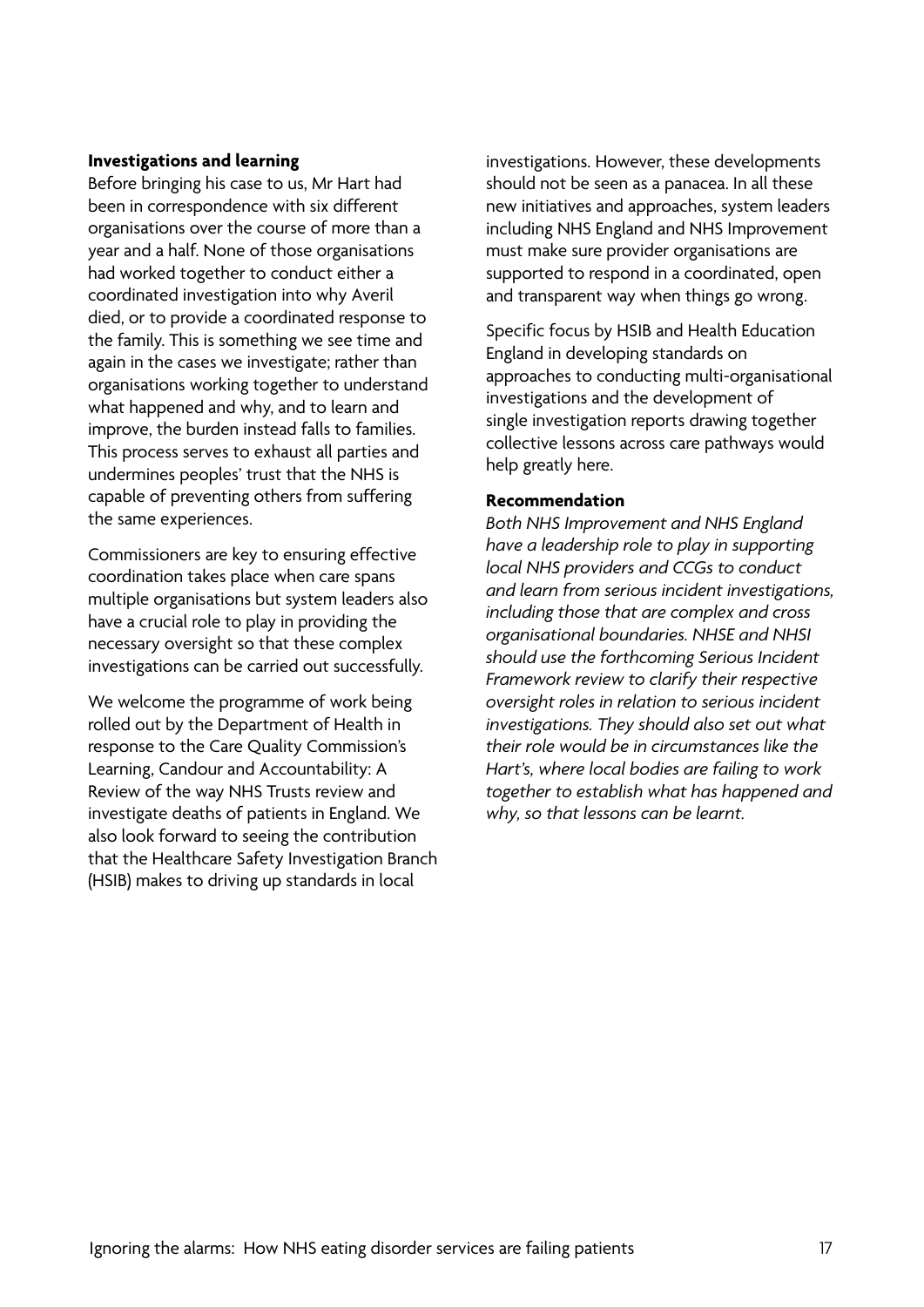### **Our statutory role and how we considered this complaint**

We make final decisions on complaints that have not been resolved by the NHS in England and UK government departments and some UK public organisations. We do this independently and impartially. We are not part of government, the NHS in England or a regulator. We are neither a consumer champion nor arbitrator.

We are accountable to Parliament and our work is scrutinised by the Public Administration and Constitutional Affairs Committee.

We look into complaints where an individual believes there has been injustice or hardship because an organisation has not acted properly or fairly, or has provided a poor service and not put things right. We normally expect people to complain to the organisation first so it has a chance to put things right. If an individual believes there is still a dispute about the complaint after an organisation has responded, they can ask us to look into the complaint.

When considering a complaint we begin by comparing what happened with what should have happened. We consider the general principles of good administration that we think all organisations should follow. We also consider the relevant law and policies that the organisation should have followed at the time.

If the organisation's actions, or lack of them, were not in line with what they should have been doing, we decide whether that was serious enough to be maladministration or service failure. If we find that service

failure or maladministration has resulted in an injustice, we will uphold the complaint. However, if we do not find that the injustice claimed has arisen from the service failure or maladministration we identified, we will only partly uphold the complaint. Alternatively, if we do not find service failure or maladministration then we will not uphold the complaint.

If we find an injustice that has not been put right, we will recommend action. Our recommendations might include asking the organisation to apologise, or to pay for any financial loss, inconvenience or worry caused. We might also recommend that the organisation takes action to stop the same mistakes happening again.

We investigated Mr Hart's complaint by listening carefully to what he told us about what happened to Averil and about his experience of how his complaint was handled. We considered the evidence he provided to inform our investigation. We studied Averil's clinical records and interviewed key staff responsible for her care. We also considered statements made by some of those staff. We looked at evidence about the way each of the organisations handled Mr Hart's complaint.

We established what should have happened by referring to relevant standards and guidance. Key ones are listed in the annex. We also took advice from clinical advisers.

Our investigation was conducted by a team of investigators including Dr Bill Kirkup – Lead Associate Investigator.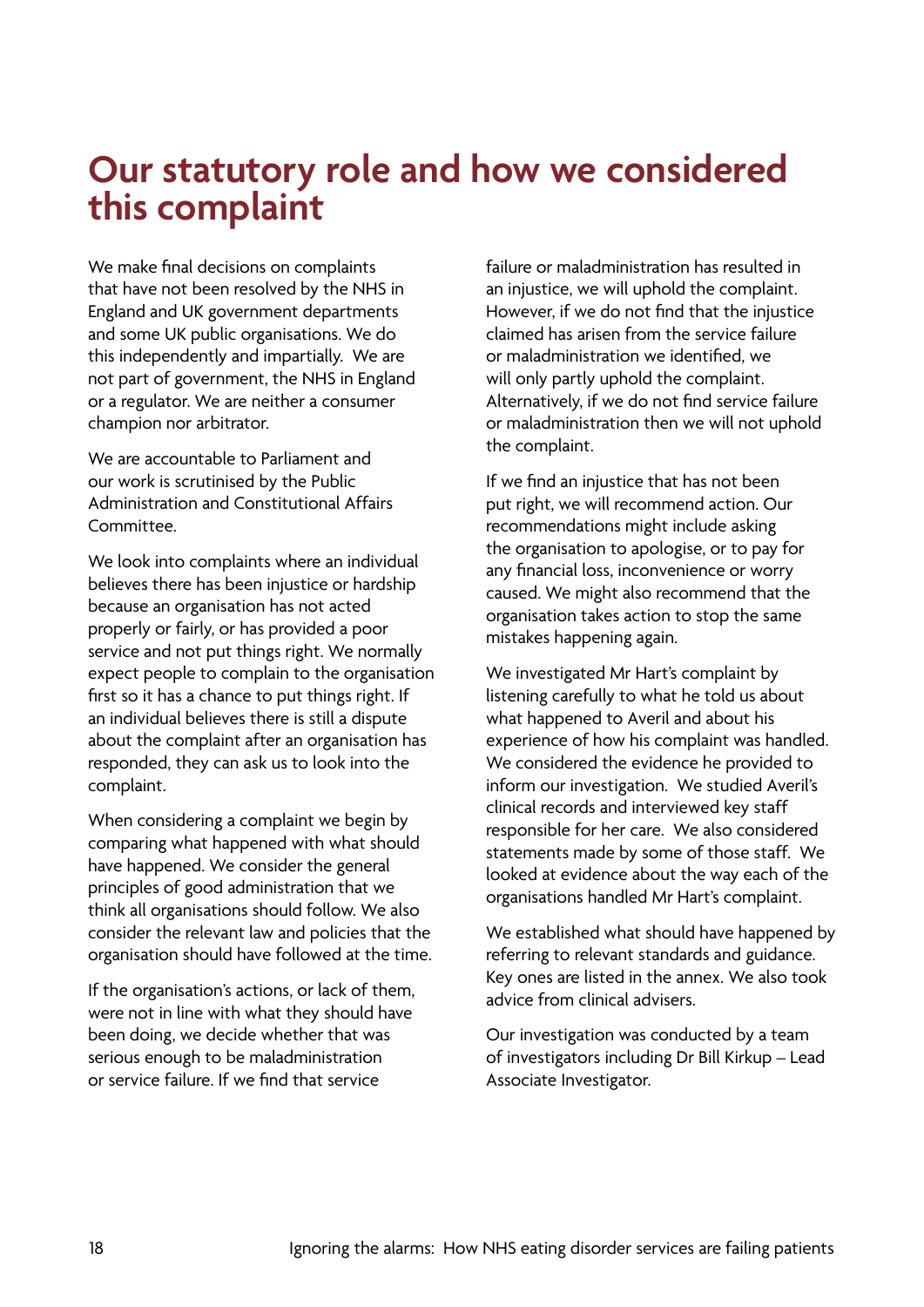### **Annex**

### Key standards and guidance

The Ombudsman's Principles: the *Principles of Good Administration*; *Principles of Good Complaint Handling*; and *Principles for Remedy*.

MARSIPAN guidelines

*MARSIPAN: Management of Really Sick Patients with Anorexia Nervosa CR162* (Royal College of Psychiatrists and Royal College of Physicians), 2010.

National Institute for Health and Care Excellence (NICE) guidance

*NICE guidance 9: Eating disorders: Core interventions in the treatment and management of anorexia nervosa bulimia nervosa and related eating disorders*, 2004.

Department of Health *The Care Programme Approach: Policy and Practice*, 2008.

National Institute for Health and Care Excellence (NICE) guidance *NICE guidance 50: Acutely ill patients in hospital: Recognition of and response to acute illness in adults in hospital,* 2007.

Mental Capacity Act, 2005. *The Healthcare Professions Council's standards for conduct, performance and ethics*, 2008.

*The British Psychological Society's generic professional practice guidelines*, 2008.

The General Medical Council *Good Medical Practice* 

The Nursing and Midwifery Council *The code of conduct* 

The Cambridge and Peterborough Foundation *NHS Trust's care planning policy*, 2012.